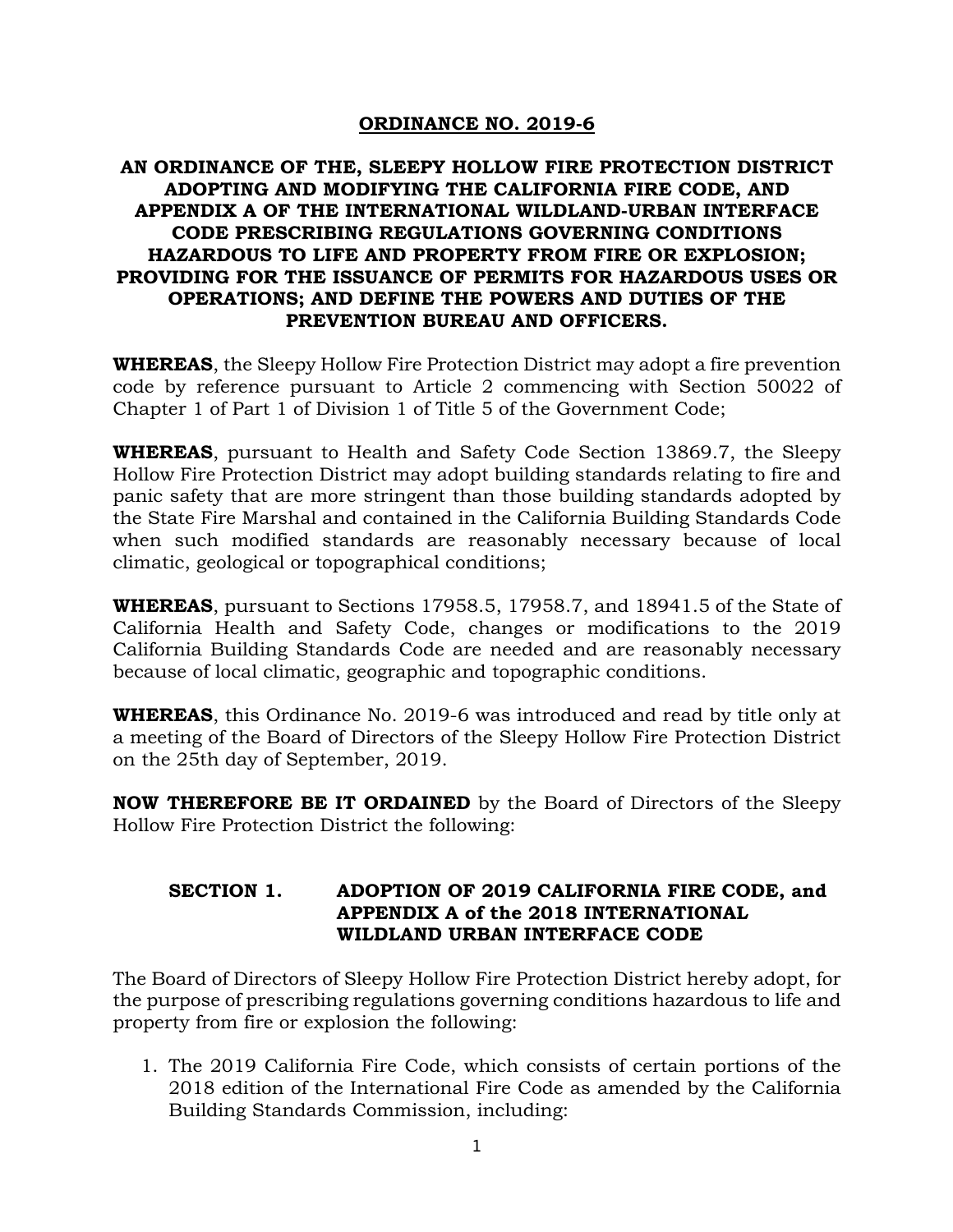- a. Appendix 4 SPECIAL DETAILED REQUIREMENTS BASED ON USE AND OCCUPANY
- b. Appendix B FIRE FLOW REQUIREMENTS FOR BUILDINGS
- c. Appendix BB FIRE FLOW REQUIREMENTS FOR BUILDINGS
- d. Appendix C FIRE HYDRANTS LOCATIONS AND DISTRIBUTION
- e. Appendix CC FIRE HYDRANTS LOCATIONS AND DISTRIBUTION
- f. Appendix E HAZARD CATEGORIES
- g. Appendix F HAZARD RANKING
- h. Appendix G CRYOGENIC FLUIDS WEIGHT AND VOLUME EQUIVALENTS
- i. Appendix H HAZARDOUS MATERIALS MANAGEMENT PLAN AND HAZARDOUS MATERIAL INVENTORY STATEMENTS
- j. Appendix O TEMPORARY HAUNTED HOUSES, GHOST WALKS AND SIMILAR AMUSEMENT USES.
- 2. The International Fire Code published by the International Fire Code Council, Inc., 2018 Edition hereof and the whole thereof, save and except such portions as are hereinafter amended, added or deleted by Section 11 of this Ordinance.
- 3. Appendix A of the 2018 edition of the International Wildland-Urban Interface Code save and except such portions as are hereinafter deleted, modified or amended by Section 11 of this Ordinance.

Not less than one (1) copy of the Codes and Standards hereby adopted is filed in the office of the Fire Marshal of the Sleepy Hollow Fire Protection District, and the same are hereby adopted and incorporated fully as if set out at length herein, and from the date on which this Ordinance shall take effect, and the provisions thereof shall be controlling within the limits of the Sleepy Hollow Fire Protection District.

## **SECTION 2. ESTABLISHMENT AND DUTIES OF THE FIRE PREVENTION BUREAU**

The 2019 California Fire Code, which consists of certain portions of the 2018 edition of the International Fire Code as amended by the California Building Standards Commission, and Appendix A of the 2018 edition of the International Wildland-Urban Interface Code as adopted and amended herein, shall be enforced by the Fire Prevention Bureau of the Ross Valley Fire Department and shall be operated under the supervision of the Chief of the Ross Valley Fire Department.

#### **SECTION 3. DEFINITIONS**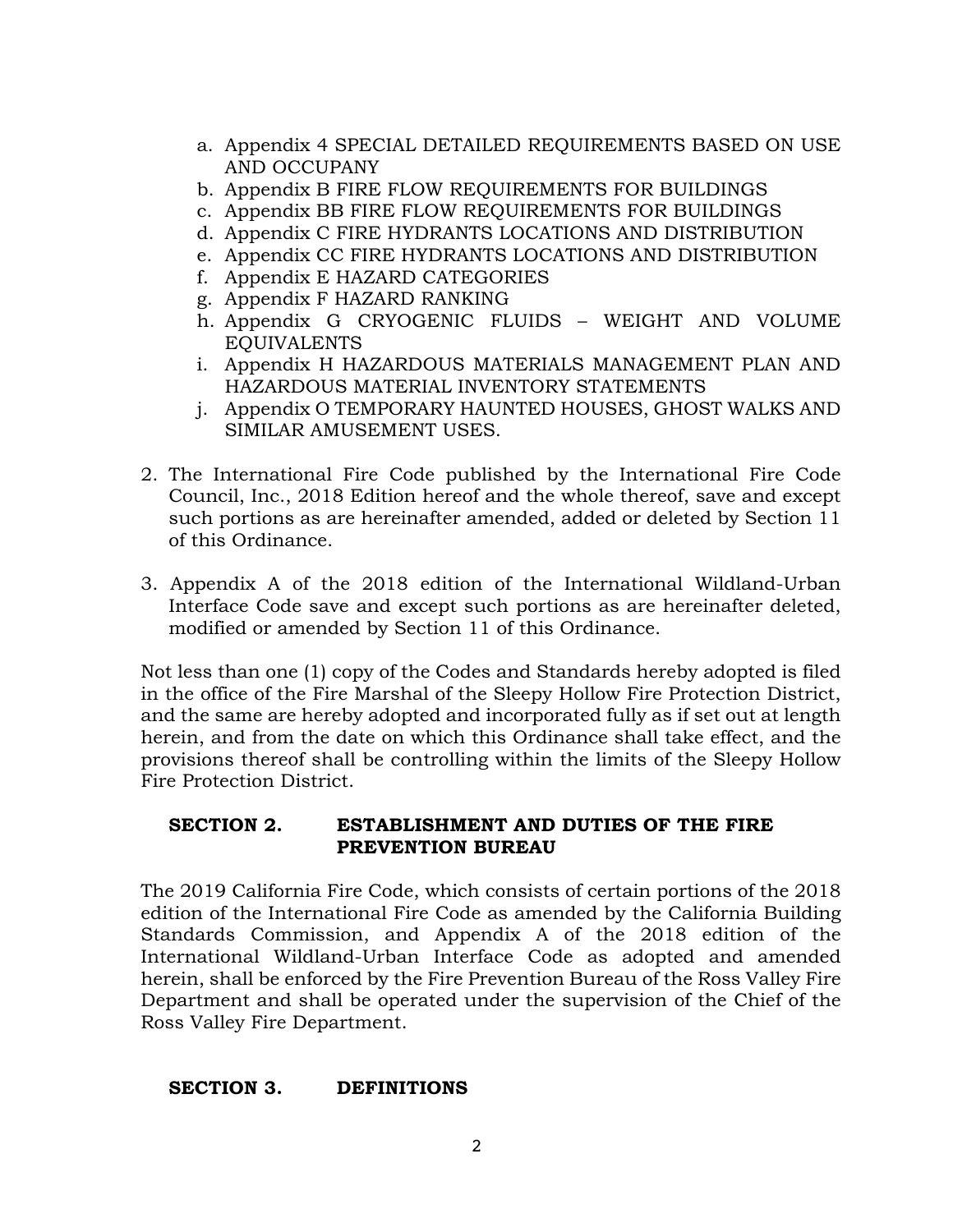Wherever they appear in the California and International Fire Codes, unless otherwise provided, the following words shall have the meanings ascribed to them in this section:

- (a) Whenever the words "Fire Code" are used they shall mean those Codes and Standards adopted in Section 1 of this Ordinance.
- (b) Wherever the word "jurisdiction" is used in the Fire Code, it shall be held to mean the Sleepy Hollow Fire Protection District.
- (c) Wherever the term "counsel" is used in the Fire Code, it shall be held to mean the attorney for the Sleepy Hollow Fire Protection District.
- (d) Wherever the words "Fire Code Official" are used in the Fire Code, they shall be held to mean the Fire Chief or Fire Marshal of the of the Ross Valley Fire Department.

# **SECTION 4. ESTABLISHMENT OF GEOGRAPHIC LIMITS OF DISTRICTS IN WHICH STORAGE OF CLASS I, CLASS II AND CLASS III LIQUIDS IN OUTSIDE ABOVEGROUND TANKS IS PROHIBITED**

The geographic limits referred to in Section 5704.2.9.6.1 of the California Fire Code in which storage of Class I, Class II and Class III liquids in outside aboveground tanks is prohibited are amended as follows: Within Sleepy Hollow Fire District Jurisdictional Boundaries. Exceptions may be granted Fire Chief.

# **SECTION 5. ESTABLISHMENT OF GEOGRAPHIC LIMITS OF DISTRICTS IN WHICH STORAGE OF CLASS I, CLASS II AND CLASS III LIQUIDS IN ABOVEGROUND TANKS IS PROHIBITED**

The geographic limits referred to in Section 5706.2.4.4 of the California Fire Code in which storage of Class I, Class II and Class III liquids in aboveground tanks is prohibited are amended as follows: Within Sleepy Hollow Fire District Jurisdictional Boundaries. Exceptions may be granted Fire Chief.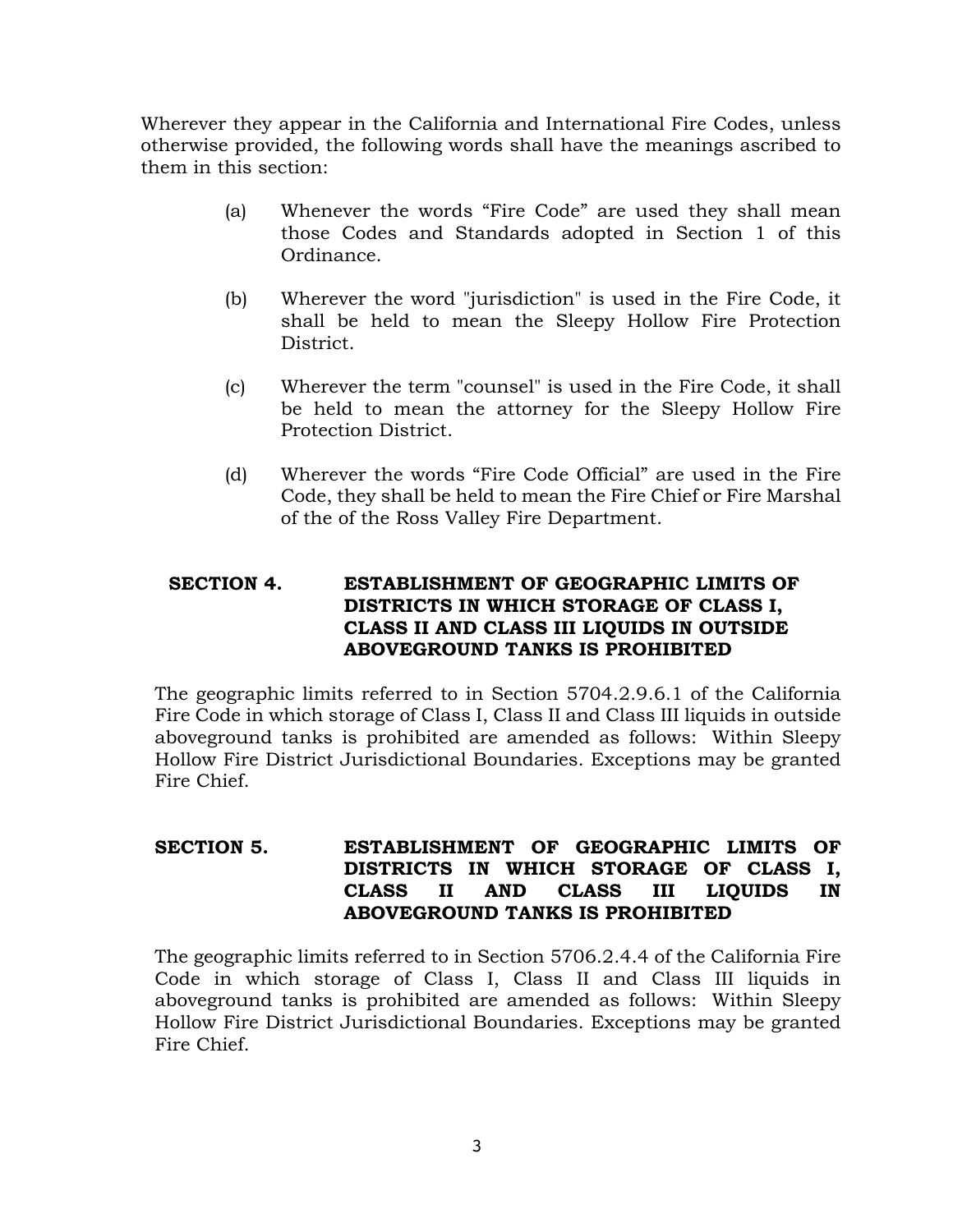## **SECTION 6. ESTABLISHMENT OF THE GEOGRAPHIC LIMITS OF DISTRICTS IN WHICH THE STORAGE OF STATIONARY TANKS OF FLAMMABLE CRYOGENIC FLUIDS IS TO BE PROHIBITED**

 The geographic limits, referred to in Section 5806.2 of the California Fire Code in which the storage of flammable cryogenic fluids in stationary containers are prohibited, are hereby established as follows: Within Sleepy Hollow Fire District Jurisdictional Boundaries. Exceptions may be granted Fire Chief.

# **SECTION 7. ESTABLISHMENTS OF GEOGRAPHIC LIMITS IN WHICH STORAGE OF LIQUEFIED PETROLEUM GASES IS TO BE RESTRICTED**

The geographic limits referred to in Section 6104.2 of the California Fire Code, in which storage of liquefied petroleum gas is restricted, are amended as follows: Within Sleepy Hollow Fire District Jurisdictional Boundaries. Exceptions may be granted Fire Chief.

# **SECTION 8. ESTABLISHMENT OF GEOGRAPHIC LIMITS OF DISTRICTS IN WHICH STORAGE OF EXPLOSIVES AND BLASTING AGENTS IS TO BE PROHIBITED**

The geographic limits in which storage of explosives and blasting agents is prohibited, are as follows: Within Sleepy Hollow Fire District Jurisdictional Boundaries. Exceptions may be granted Fire Chief.

#### **SECTION 9. ESTABLISHMENT OF THE GEOGRAPHIC LIMITS OF DISTRICTS IN WHICH THE STORAGE OF COMPRESSED NATURAL GAS IS TO BE PROHIBITED**

The geographic limits, in which the storage of compressed natural gas is prohibited, are hereby established as follows: Within Sleepy Hollow Fire District Jurisdictional Boundaries. Exceptions may be granted Fire Chief.

#### **SECTION 10. ESTABLISHMENT OF THE GEOGRAPHIC LIMITS OF DISTRICTS IN WHICH THE STORAGE OF HAZARDOUS MATERIALS IS TO BE PROHIBITED OR LIMITED**

The geographic limits, in which the storage of hazardous materials is prohibited or limited, are hereby established as follows: Within Sleepy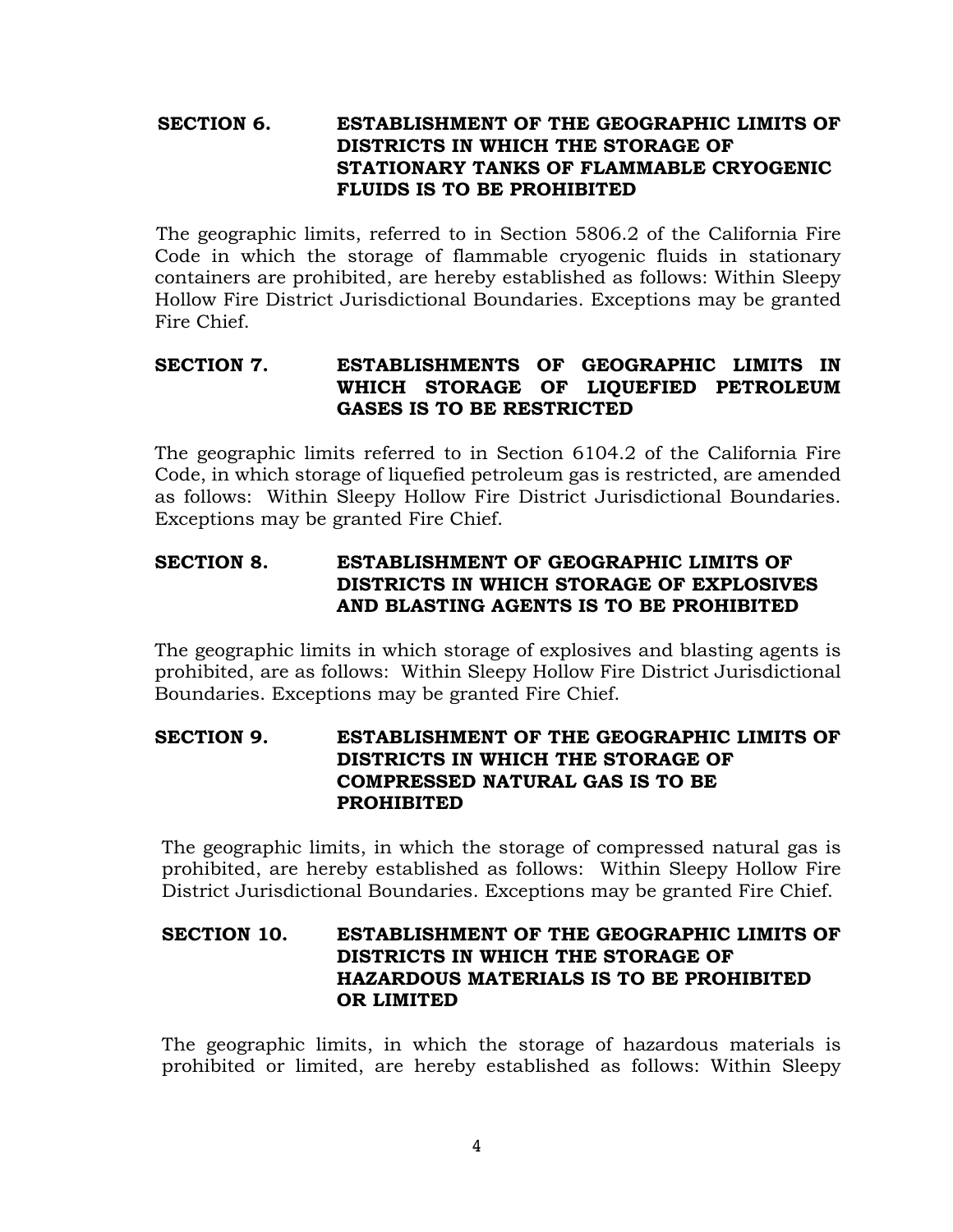Hollow Fire District Jurisdictional Boundaries. Exceptions may be granted Fire Chief.

#### **SECTION 11. AMENDMENTS MADE TO THE 2019 CALIFORNIA FIRE CODE AND 2018 INTERNATIONAL WILDLAND-URBAN INTERFACE CODE.**

The Sleepy Hollow Fire District Board hereby finds that local conditions have an adverse effect on the prevention of (1) major loss fires, (2) major earthquake damage, and (3) the potential for life and property loss, making necessary changes or modifications to the, 2019 California Fire Code and the 2019 California Building Standards Code in order to provide a reasonable degree of property security and fire and life safety in this Fire District.

The Sleepy Hollow Fire Protection District encompasses an area of 3.38 square miles with a resident population of approximately 2345. The physical location of the District is in the central part of Marin County, in the central portion of the Ross Valley.

The placement of commercial development has been limited to the valley floor area with the residential communities extending out and up into the steep canyons and hills which surround the valley on both the north and south sides.

Travel into and out of the area is accomplished through two lane roads, which are the main arteries of commuter traffic to the bay area commercial centers.

The Board of Directors recognizes the fact that Marin County has been plagued many times in the late 1800's and early 1900's by brush and forest fires which not only threaten destruction, but on a number of occasions devastated large portions of communities. The desire of the community to preserve natural vegetation has resulted in the encroachment of brush and grass on fire roads, trails, breaks and streets within the District, thus rendering such separations ineffective against the spread of fires and safe egress. Natural growth, which is highly flammable during the drier months of the year, encroaches upon many properties, thus posing a potential fire threat to many structures and creating a substantial hindrance to the control of such fires.

With the given profile of the Sleepy Hollow Fire Protection District and the subsequent research being conducted by members of the Ross Valley Fire Department staff, the District has established certain requirements, which were developed to increase the level of safety and reduce the level of exposure to the citizens of the District as well as protect the buildings (investments) within its boundaries. The following points were established as factors which caused concern and are herein established and submitted as the "Findings of Fact":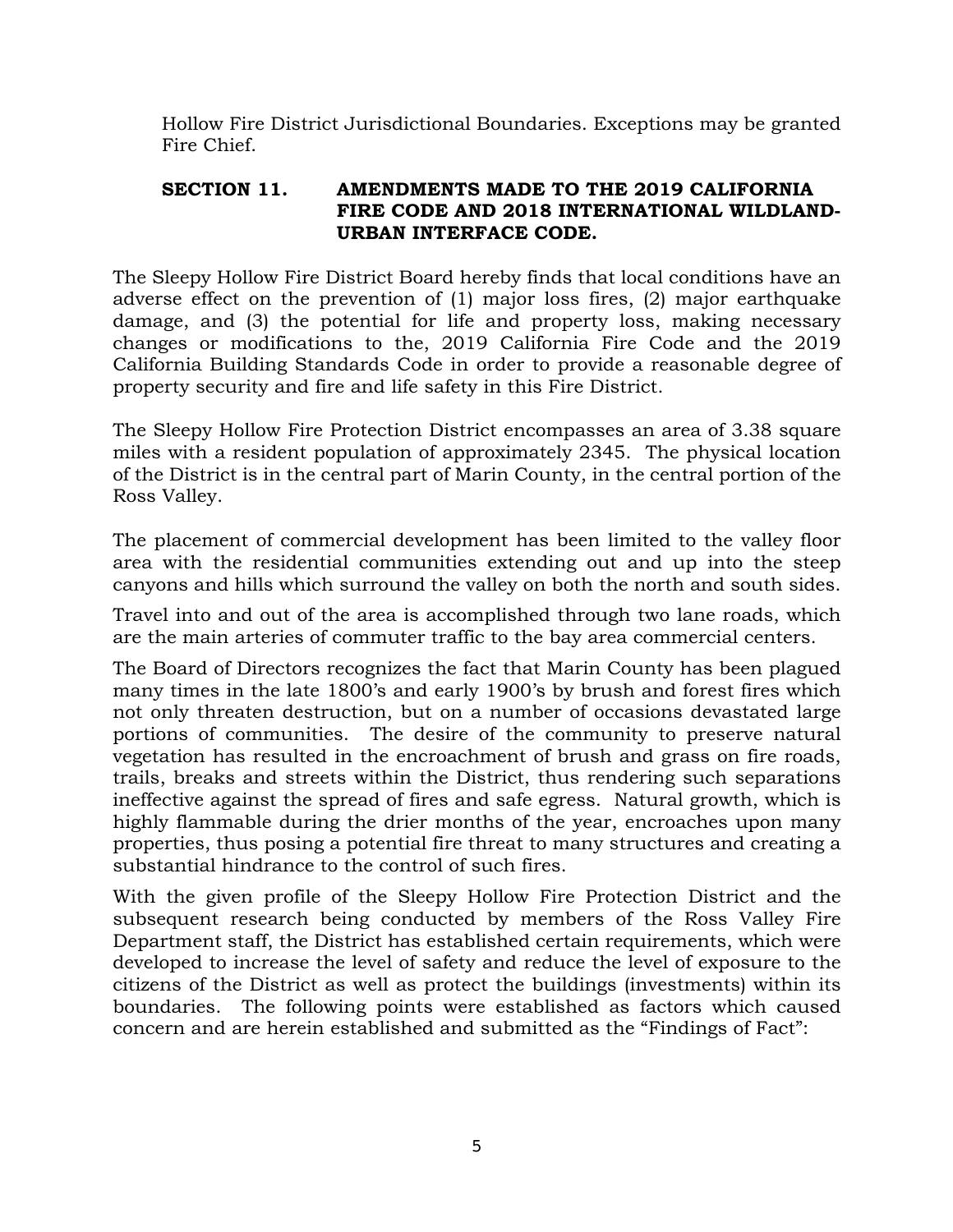Specifically, the Sleepy Hollow Fire District Board finds that the following local conditions make more stringent standards a necessity:

# **1. CLIMATIC**

**a. Precipitation**. The normal year's rainfall is approximately 30 to 50 inches on the average calendar year. The area has been subject to extended periods of drought and less than normal rainfall as well as intense rains, which have caused local flooding and damage from geotechnical failure (landslides). Approximately ninety percent (90%) of the annual rainfall is during the months of November through April, and 10% from May through October.

**b. Relative Humidity**. Moisture in the air, also known as relative humidity, changes significantly during any given day. Humidity generally ranges from 50% during daytime hours to 85% at night. It drops to 30% during the summer months and occasionally drops lower. During periods when the area experiences easterly hot, dry winds, the relative humidity drops significantly, thus creating a greater danger.

**c. Temperatures**. Average summer highs are in the 75 degree to 85 degree range. There are weather periods where temperatures can rapidly reach 100 degrees and have been recorded even higher.

**d. Winds**. Prevailing winds are generally from the West. However, winds are experienced from virtually every direction at one time or another, due to topography. Velocities are generally in the  $5 - 15$  mph range, gusting to  $10 - 30$ mph, particularly during the summer months. Extreme winds, up to 50 mph, have been known to occur.

**e. Summary**. The climate (weather patterns) within the Sleepy Hollow Fire Protection District is predominantly affected by the marine influence of the Pacific Ocean. During the summer months, the southerly exposed slopes and open fields become dry with seasonal grasses, which present a fuel for the rapid spread of fire. The Northerly slopes are heavily wooded and present a moderate to heavy fuel load with respect to fire danger. These local climactic conditions affect the acceleration, intensity, and size of fire in the community. Times of little or no rainfall, of low humidity and high temperatures create extremely hazardous conditions. Furthermore, winds experienced in this area can have a tremendous impact upon structure fires of buildings in close proximity to one another and wildland areas. All water storage and supply comes from reservoirs and lakes within the county, and are affected by the climate accordingly.

# **2. GEOGRAPHICAL and TOPOGRAPHICAL**

**a.** The geographical features in and around the Sleepy Hollow Fire Protection District are a source of enjoyment for our residents. The hills and valleys give a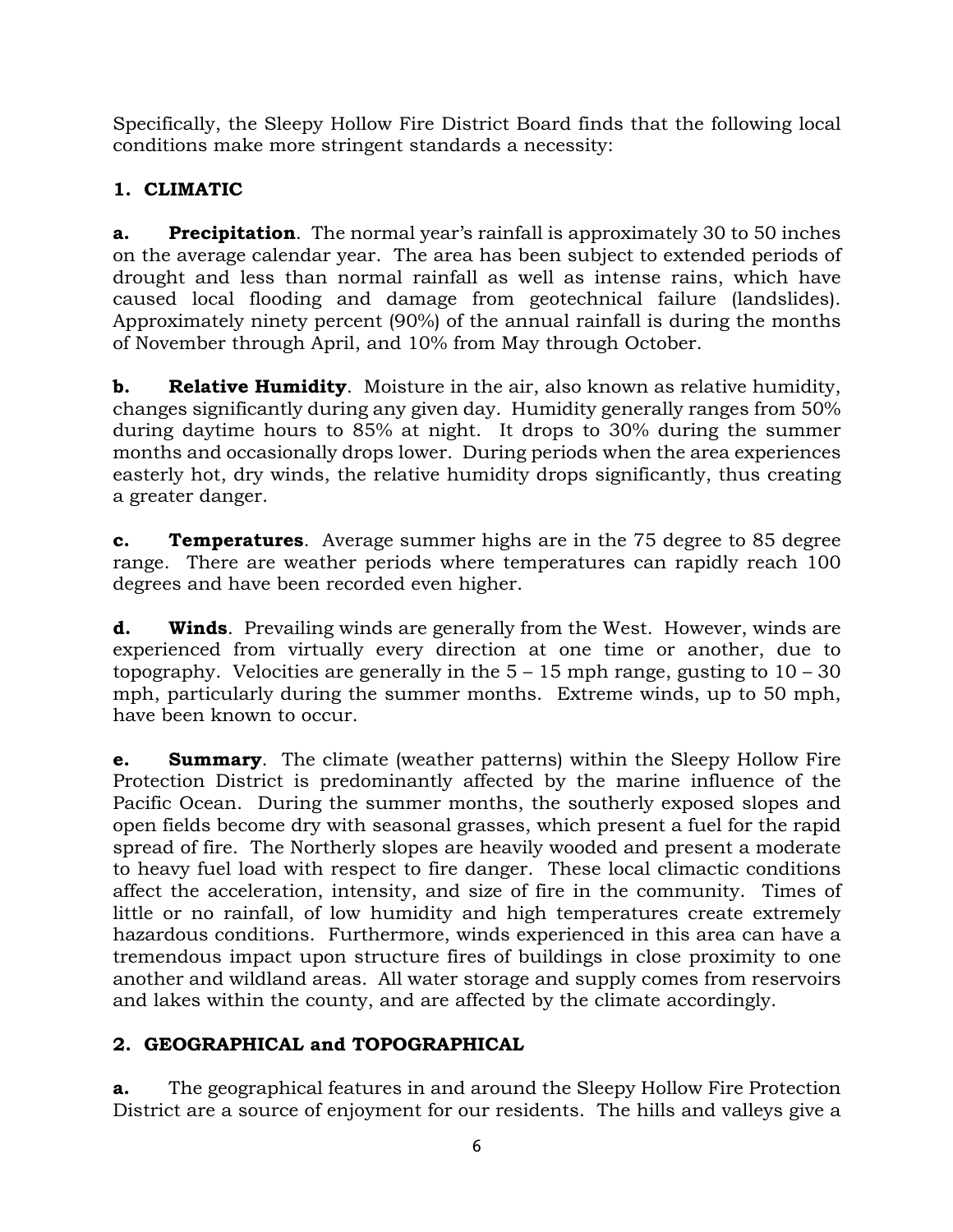natural beauty to the area with forested hills and golden yellow meadows leading up to them. These geographic features form the backdrop for the residential and commercial communities and dictate the locations of roadways and building locations. These geographic features also create barriers, which negatively affect accessibility and influence fire behavior during major conflagrations. Many structures (new and old) are constructed of highly combustible material, which offer little resistance to fire and could contribute to the spread of fire. For practical and cost reasons, new structures are built of wood (type V) construction. The potential for conflagration exists with the density of the various specific areas of the Town. The concentrated residential occupancies, causes concern when considering the "exposure" elements of building to building to grass and brush areas of the district.

**b. Seismic Location.** Sleepy Hollow Fire Protection District lies within the recognized seismic zone #4, which is the most dangerous zone. While the area has experienced several significant seismic events, there has been a minimum of damage. The District sits between two active earthquake faults (San Andreas and Hayward) and numerous potentially active faults. The potential for great damage exists, and must be considered as a real threat to be planned for.

**c. Size and Population.** The Sleepy Hollow Fire Protection District encompasses an area of 3.38 square miles with a resident population of approximately 2345. The District is served by the Ross Valley Fire Department. Ross Valley Fire has four (4) stations (two of which are in San Anselmo, one in Fairfax, and one in Ross), 33 fire personnel (serving the Towns of Fairfax, San Anselmo, Ross and the Sleepy Hollow Fire Protection District), with diverse responsibilities including wildland, urban, and paramedical.

**d. Roads and Streets**. Sleepy Hollow Fire Protection District is served by a single main access road, from one direction. Several areas have limited roadways and escape routes. The District has numerous narrow, winding dead end roads, including private access roads, which results in access problems and extended travel times. The accessibility for fire department apparatus is of concern due to the lack of turnouts and roadway widths which increases response time.

**e. Topography**. The Department's service area is a conglomeration of oak plains, hills, valleys and ridges. The flatter lands are found in the center portion of the service area and approximately half of the residential development is in this area. The other half of the service area with residential development consists of hillsides with slopes ranging from approximately 15-30% and 30+%. These hazardous conditions present an exceptional and continuing fire danger to the residents of the community due to the difficulty of the terrain and topography of the area, much of it consisting of boxed canyons with steep, brush covered slopes; narrow winding streets used by residents of the area and the Fire Department for ingress and egress, steep hills which hinder Fire Department response time; older and inadequate water systems in certain areas of the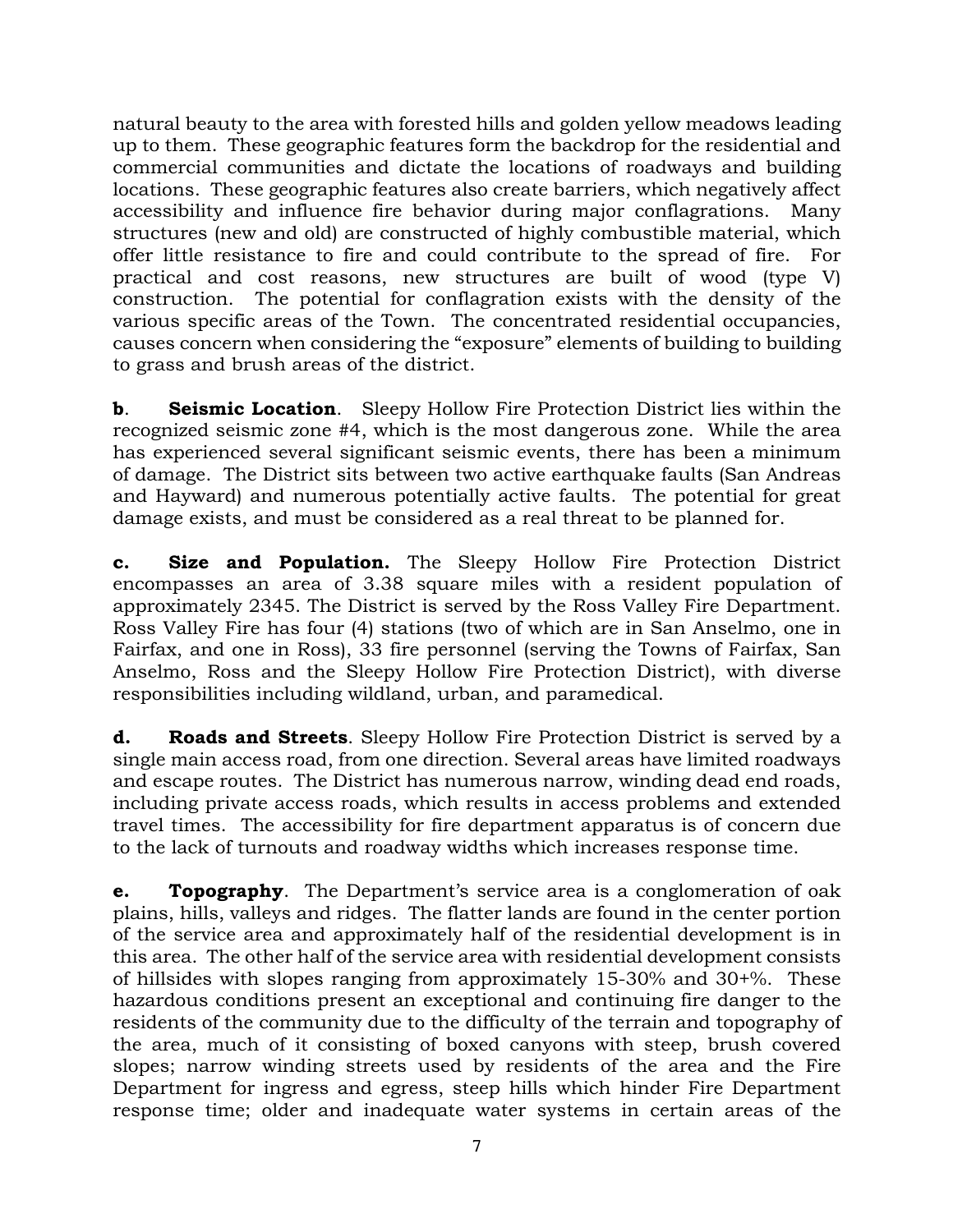community; and the location of buildings and structures with relation to these dangerous areas. The water supply for domestic and fire flow systems within this District are directly affected by the topographical layout. The supply of water comes from lakes, which are managed by a public utilities district responsible for maintaining an adequate supply. The water distribution system within the District is old in some areas served by mains, which are inadequate in size to provide water for fire protection. The valley floor is served by mains which contain an exceptionally large volume of water for fire protection. The Sleepy Hollow Fire Protection District has a base elevation of approximately 35 feet and extends to areas in excess of 900 feet above sea level.

**f. Vegetation**. The Board of Directors recognizes that the Sleepy Hollow Fire Protection District has within its borders and along its boundaries, significant areas of grass, brush and heavily forested lands. In addition, the natural vegetation of the area has been altered by the addition of ornamental trees and shrubs, which are not native and add fuel around the houses and buildings of our community. The south facing exposure is primarily annual grasses, highly flammable brush, with occasional clumps of bay and oak trees in the more sheltered pockets. The north facing slopes are heavily wooded from lower elevations to ridge with oak and bay trees and minor shrubs of the general chaparral class. Expansion of the residential community into areas of heavier vegetation has resulted in homes existing in close proximity to dense natural foliage. Often such dwellings are completely surrounded by highly combustible vegetation compounding the fire problem from a conflagration point of view. Of particular recent notice is the increase in dead down fuel and ladder accumulation directly associated with the sudden oak death syndrome.

#### **Summary**

The above local geographic and topographic conditions increase the magnitude, exposure, accessibility problems and fire hazards presented to the Fire Department.

Fire following an earthquake has the potential of causing greater loss of life and damage than the earthquake itself.

The valley floor has zones recognized by the Federal Emergency Management Agency as flood zones. During times of intense rainfall, flooding and landslides have occurred which have destroyed structures and threatened lives. Within the past decade, these events have caused the local government to declare disasters and seek state and federal assistance.

Some of the existing structures in the commercial areas of the District lack the required firewall separation. These structures cause concern to the Fire Department because of the potential for major conflagration. As these structures are replaced, the exposure potential will be significantly reduced.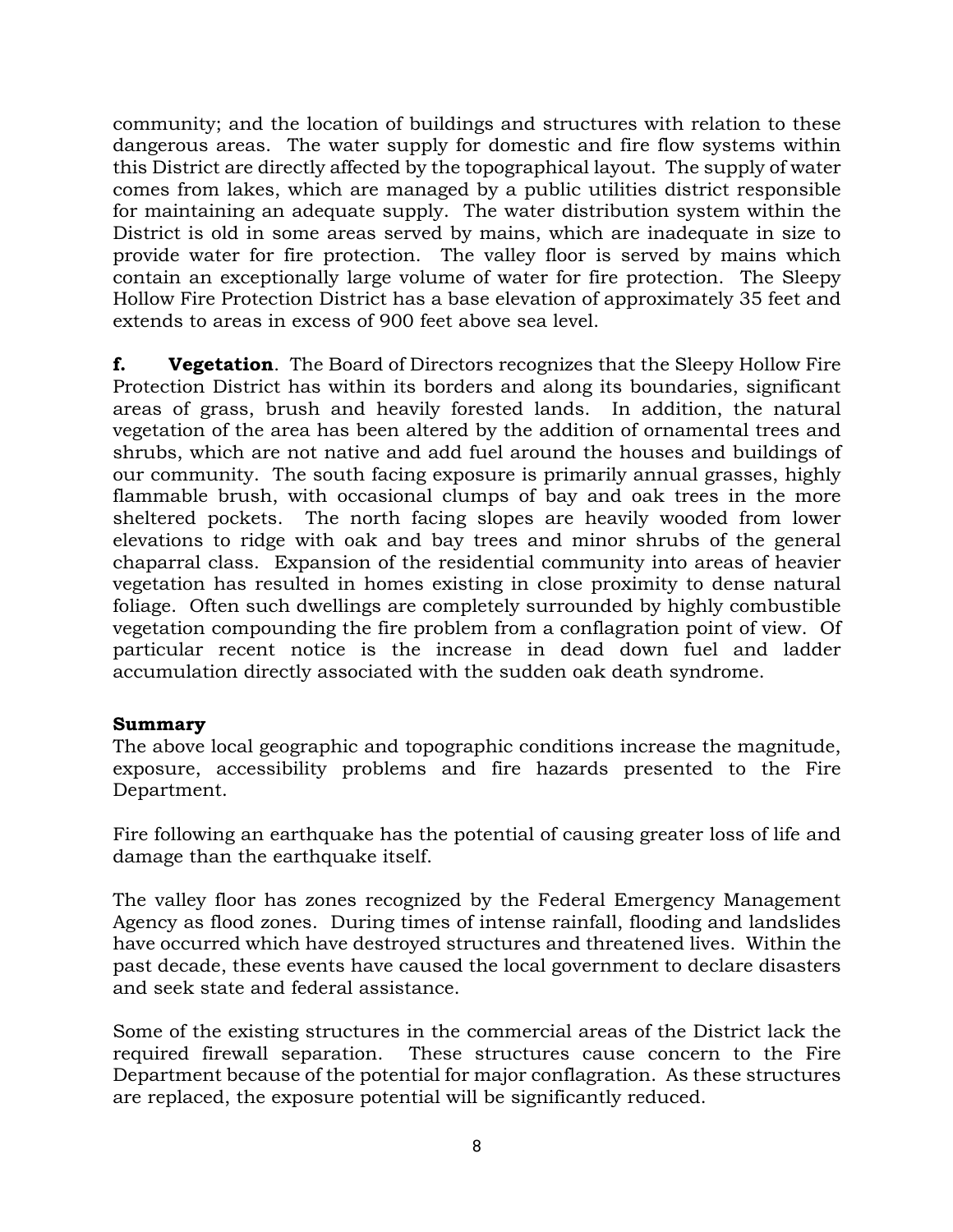Several other variables may tend to intensify an incident, such as, the extent of damage to the water system; the extent of roadway damage and/or amount of debris blocking the roadways; climatic conditions (hot, dry weather with high winds); time of day will influence the amount of traffic on roadways and could intensify the risk to life during normal business hours; and the availability of timely mutual aid or military assistance.

#### **Conclusion**

Local climatic, geographic and topographic conditions impact fire prevention efforts, and the frequency, spread, acceleration, intensity, and size of fire involving buildings in this community. Further, they impact potential damage to all structures from earthquake and subsequent fire. Therefore it is found to be reasonably necessary that the California Fire Code, International Wildland-Urban Interface Code, and the State Building Standards Code be changed or modified to mitigate the effects of the above conditions.

Furthermore, California Health and Safety Code Section 17958.7 require that the modification or change be expressly marked and identified as to which each finding refers. Therefore, the Sleepy Hollow Fire Protection District finds that the following table provides code sections that have been modified pursuant to Sleepy Hollow Fire Protection District Ordinance No. 646 which are building standards as defined in Health and Safety Code Section 18909, and the associated referenced conditions for modification due to local climatic, geological and topographical reasons.

## **ACCORDINGLY, THE 2019 CALIFORNIA FIRE CODE IS AMENDED, ADDED OR DELETE AS IDENTIFIED HEREIN:**

## **CHAPTER 1 SCOPE AND ADMINISTRATION**

Section 101.1 of Chapter 1 is amended to read as follows:

Section 101.1 Title. These regulations *and locally adopted standards* shall be known as the Fire Code of the Sleepy Hollow Fire District, hereinafter referred to as "this code."

Section 102.5 of Chapter 1 is hereby amended to read as follows:

Section 102.5 Application of residential code. Where structures are designed and constructed in accordance with the *California Residential Code*, the provisions of this code shall apply as follows: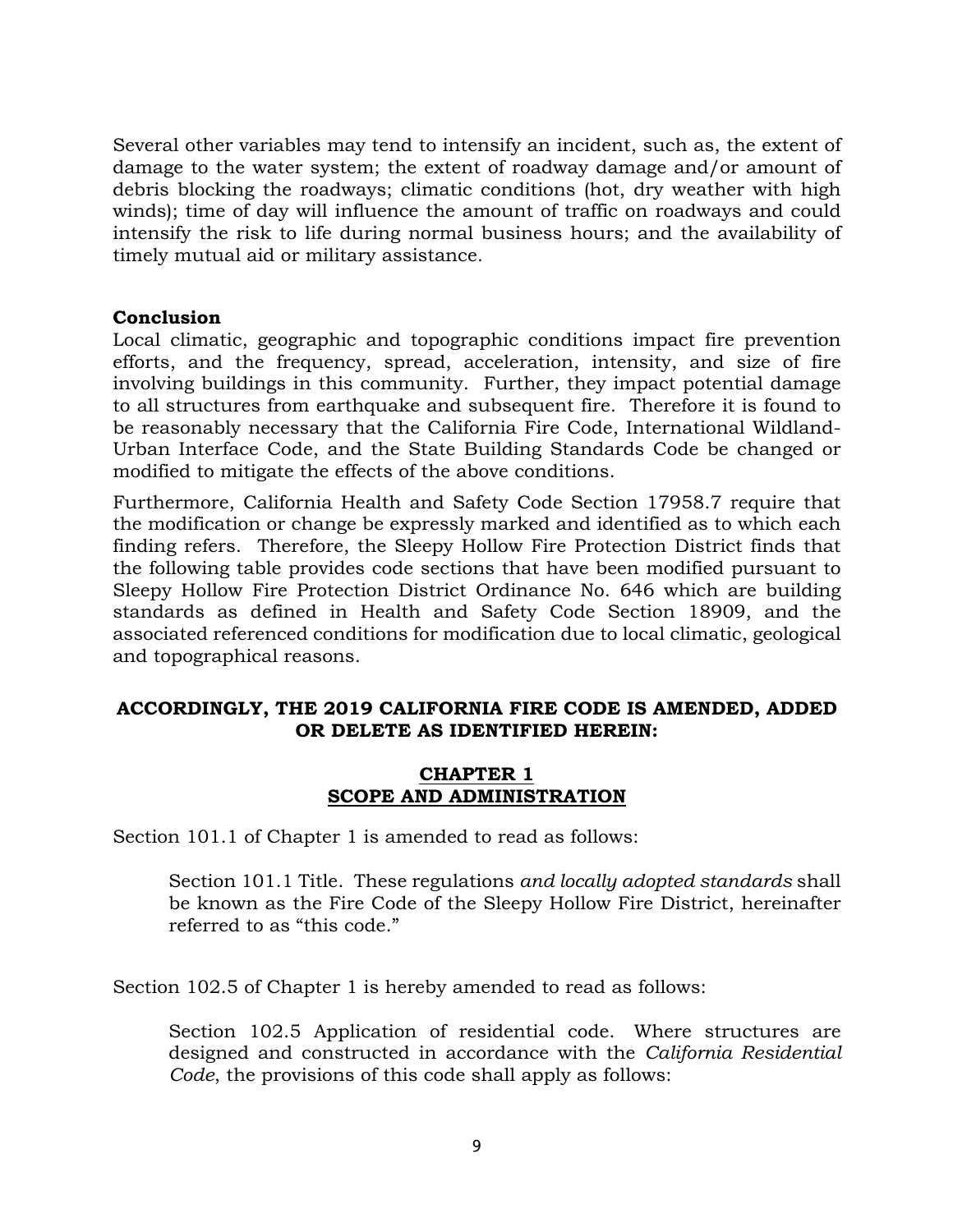- 1. Construction and designed provisions: Provisions of this code pertaining to the exterior of the structure shall apply including, but not limited to, premises identification, fire apparatus access and water supplies. *Provisions of this code pertaining to the interior of the structure when specifically required by this code including, but not limited to, Section 903.2 and 1204.2.1 shall apply*. Where interior or exterior systems or devices are installed, construction permits required by Section 105.7 of this code shall also apply
- 2. Administrative, operational and maintenance provisions of this code shall apply.

Section 102.7.3 is hereby added to Chapter 1 and shall read as follows:

*Section 102.7.3 Nationally Recognized Listed Products. Any installation of products and equipment due to permits required by this Code shall be Labeled and Listed, as defined in Section 202.*

Section 104.1.1 is hereby added to Chapter 1 and shall read as follows:

*Section 104.1.1 Supplemental Rules, Regulations and Standards or Policies. The Fire Code Official is authorized to render interpretations of this code and to make and enforce rules and supplemental regulations and to develop Fire Protection Standards or Policies to carry out the application and intent of this code.* 

*Section 104.12 is hereby added to Chapter 1 and shall read as follows:*

*Section 104.12. Fire Prevention Resource Sharing. Other enforcement agencies shall have authority to render necessary assistance in plan review, inspection, code interpretation, enforcement, investigation and other fire prevention services when requested to do so.*

Section 105.6 of Chapter 1 is hereby amended by adding the following additional operational permits:

105.6 **Required Operational Permits.** The fire code official is authorized to issue operational permits for operations set forth in Sections 105.6.1 through *105.6.52*

Section 105.6.52 of Chapter 1 is hereby added to read as follows:

*105.6.52 Local Permits. In addition to the permits required by section 105.6, the following permits shall be obtained from the Fire Prevention Bureau of the Ross*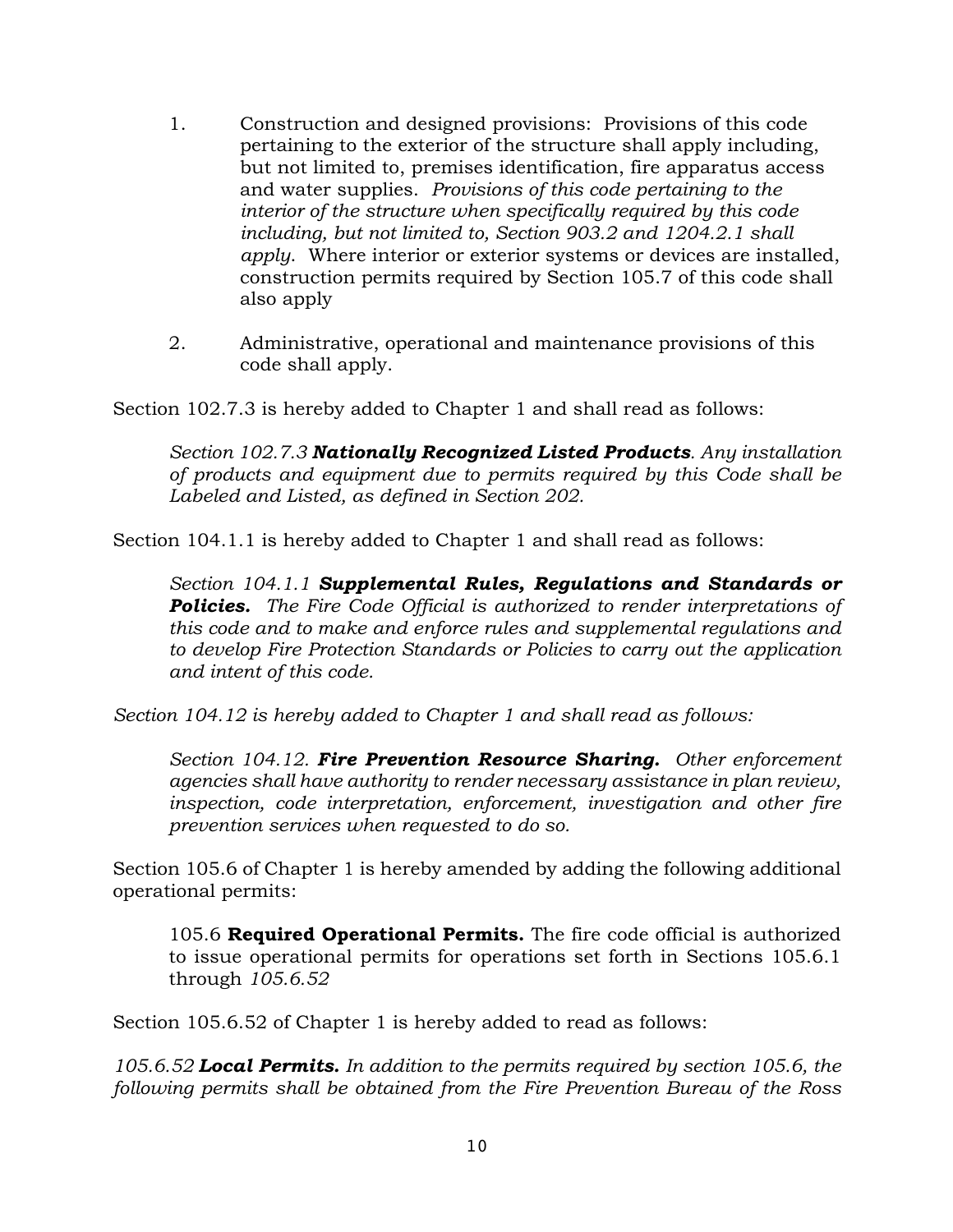*Valley Fire Department prior to engaging in the following activities, operations, practices or functions:*

*1. Fire Protection Plan. An operational permit is required to implement a fire protection plan.*

*2. Radioactive material. An operational permit is required to store or handle at any installation more than 1 micro curie (37,000 Becquerel) of radioactive material not contained in a sealed source or more that 1 millicurie (37,000,000 Becquerel) of radioactive material in a sealed source or sources, or any amount of radioactive material for which specific license from the Nuclear Regulatory Commission is required.*

Section 105.7.26 is hereby added to Chapter 1 and shall read as follows:

*Section 105.7.26 Vegetation Management Plan. A construction permit is required to implement a vegetation management plan.*

Section 110.4 of Chapter 1 is hereby amended to read as follows:

Section 110.4 **Violation Penalties.** Persons who shall violate a provision of this code or shall fail to comply with any of the requirements thereof or who shall erect, install, alter repair or do work in violation of the approved construction documents or directive of the Fire Code Official, or of a permit or certificate used under provisions of this code, shall be guilty of a *misdemeanor,* punishable by a fine of not more than *\$500 dollars* or by imprisonment not exceeding *180 days,* or both such fine and imprisonment. Each day that a violation continues after due notice has been served shall be deemed a separate offense.

*The imposition of one penalty of any violation shall not excuse the violation or permit it to continue; and all such persons shall be required to correct or remedy such violations or defects within a reasonable time; and when not otherwise specified, each day that a violation continues after due notice has been served shall be deemed a separate offense.*

Section 110.4.2 of Chapter 1 is added to read as follows:

*Section 110.4.2 Abatement of clearance of brush or vegetative growth from structures. The executive body is authorized to instruct the Chief to give notice to the owner of the property upon which conditions regulated by section 304.1.2 of Chapter 3 and section 4907.1 of Chapter 49 exists to correct such conditions. If the owner fails to correct such conditions, the executive body is authorized to cause the same to be done and make the*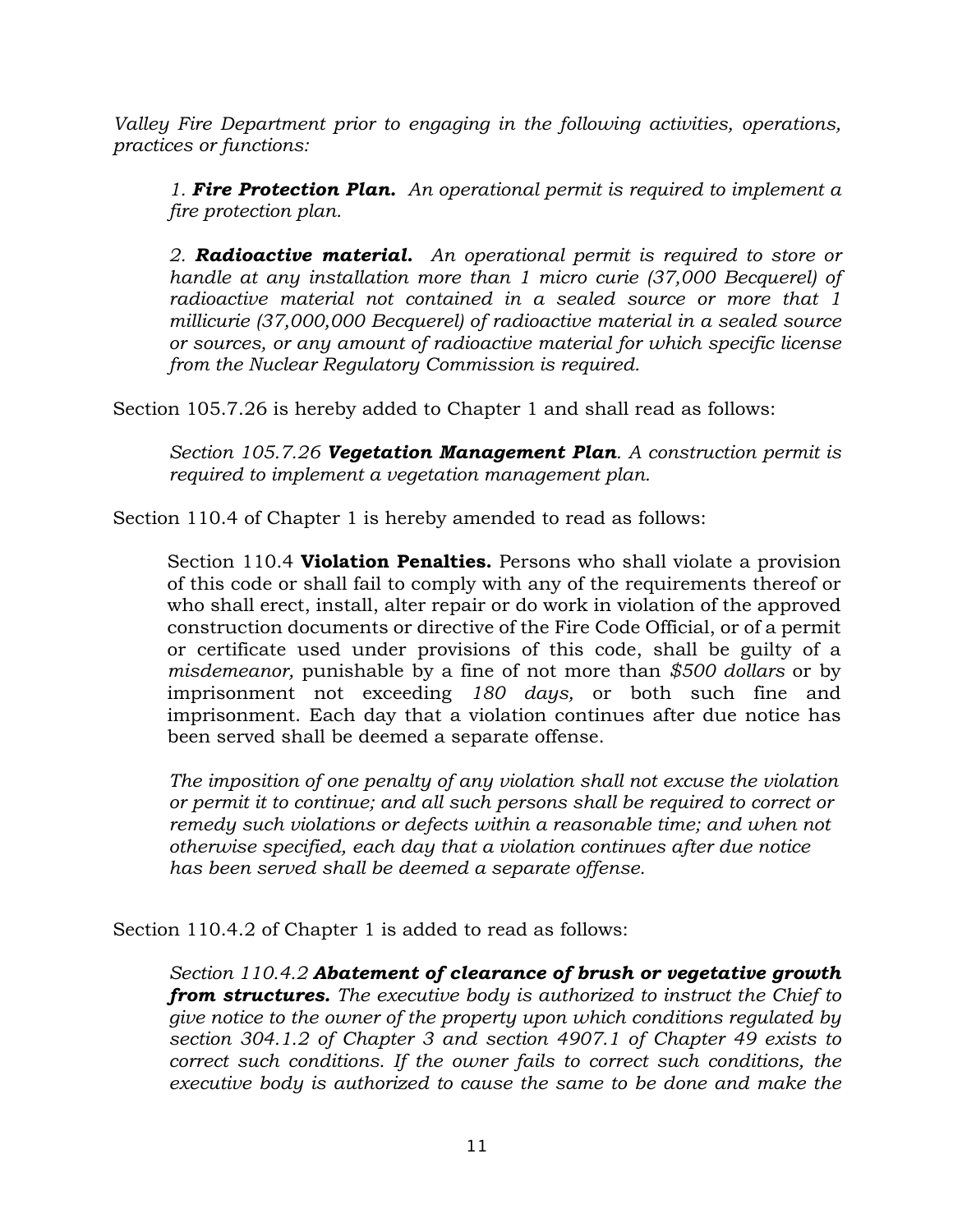*expense of such correction a lien upon the property where such condition exists.*

Section 112.4 of Chapter 1 is hereby amended to read as follows:

Section 112.4 **Failure to Comply.** Any person who shall continue any work after having been served with a stop work order, except such work as that person is directed to perform to remove a violation or unsafe condition, shall be liable to a fine not less than \$500 dollars or more than \$1500 dollars.

Section 114 is hereby added Chapter 1 and shall read as follows:

#### *Section 114 DAMAGES AND EXPENSE RECOVERY*

*Section 114.1 Damages and Expense Recovery. The expense of securing any emergency that is within the responsibility for enforcement of the Fire Chief as given in Section 104 is a charge against the person who caused the emergency. Damages and expenses incurred by any public agency having jurisdiction or any public agency assisting the agency having jurisdiction shall constitute a debt of such person and shall be collectible by the Fire Chief for proper distribution in the same manner as in the case of an obligation under contract expressed or implied. Expenses as stated above shall include, but not be limited to, equipment and personnel committed and any payments required by the public agency to outside business firms requested by the public agency to secure the emergency, monitor remediation, and clean up.*

## **CHAPTER 2 DEFINITIONS**

Section 202 of Chapter 2 is hereby amended by adding the following general definition:

*COVERINGS shall mean materials including, but not limited to gypsum board, paneling, floor boards, lathe and plaster, wood paneling, brick and*  mortar, or other materials attached to rough framing of the building *elements. 'Coverings' do not include carpet, linoleum, tile, wall paper, or other decorative finishes.*

*OCCUPANCY CLASSIFICATION is modified to include:*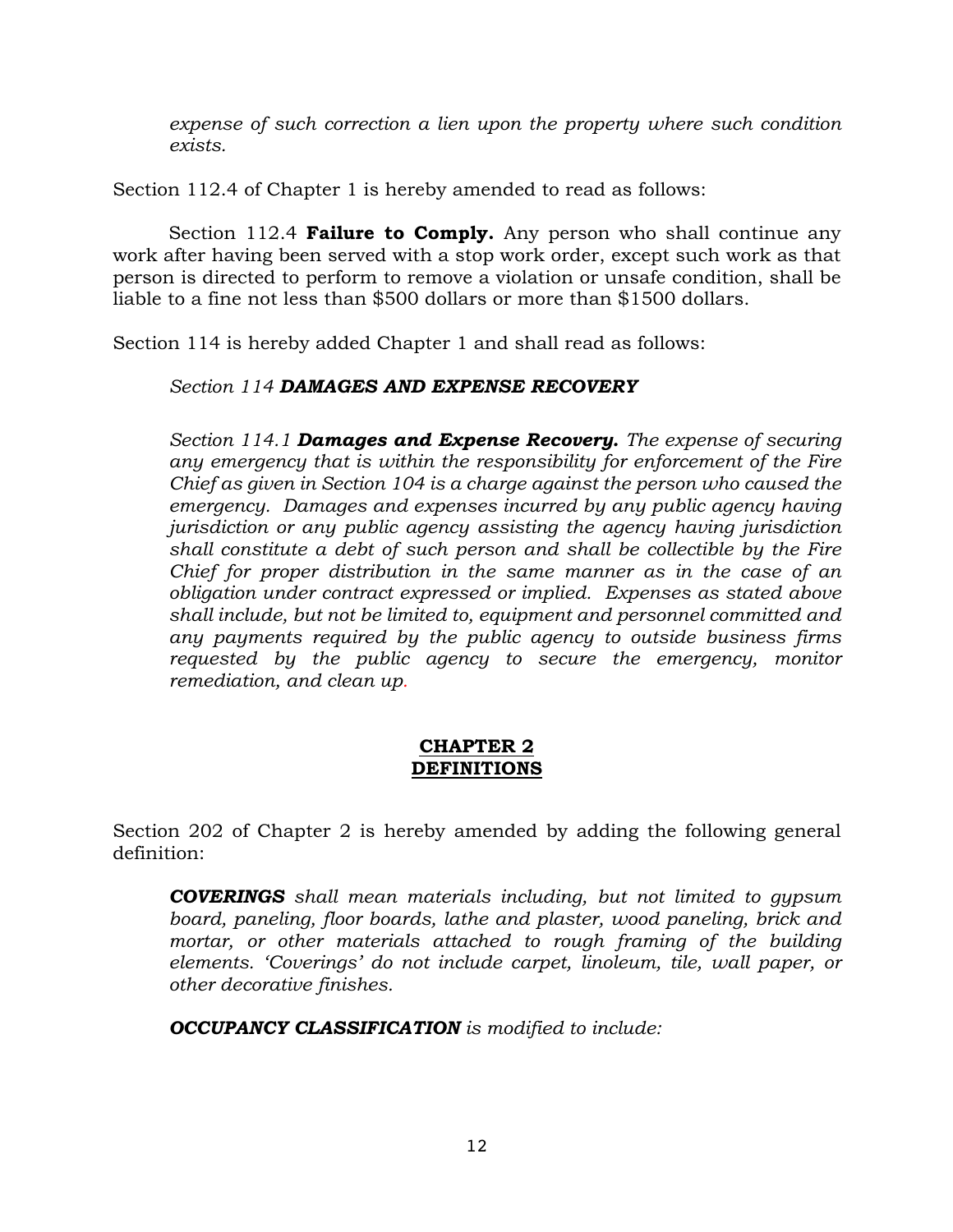*[BG] Factory Industrial F-1 Moderate-hazard occupancy is amended to add to the list of moderate-hazard factory industrial groups the following:*

*Agricultural crop production including cultivation, drying, processing and /or storage.* 

*PRE-PLANS shall mean detailed plans of target hazard buildings. These pre-plans include information on the building's location, occupancy, hazards, fire department connections and hydrants, building layout, and other pertinent data that would assist the fire department in case of an emergency.*

*PUBLIC STORAGE FACILITY shall mean any business that sells, leases or rents space to the public that is enclosed, whether it is a building, storage container or similar configuration.*

*SPARK ARRESTOR shall mean a chimney device constructed in a skillfullike manner. The net free area of a spark arrestor shall not be less than four times the net free area of the outlet of the chimney. The spark arrestor screen shall have heat and corrosion resistance equivalent to 12-gauge wire, 19-gauge galvanized wire or 24-gauge stainless steel. Opening shall not permit the passage of spheres having a diameter larger than 1/2 inch and shall not block the passage of spheres having a diameter of less than 3/8 inch.*

*SUBSTANTIAL REMODEL shall mean the renovation of any structure, which combined with any additions to the structure, affects a floor area which exceeds fifty percent of the existing floor area of the structure within any 36 month period. When any changes are made in the building, such as*  walls, columns, beams or girders, floor or ceiling joists and coverings, roof *rafters, roof diaphragms, foundations, piles or retaining walls or similar components, the floor area of all rooms affected by such changes shall be included in computing floor areas for the purposes of applying this definition. This definition does not apply to the replacement and upgrading of residential roof coverings.* 

*TEMPORARY shall mean any use for a period of less than 90 days, where not otherwise referenced.*

*UNWARRANTED ALARM shall mean the giving, signaling or transition of an alarm notification to a public fire station or emergency communication center when such alarm is the result of a defective condition of an alarm system, system servicing testing, construction activities, ordinary household activities, false alarm or other cause when no such danger exists.*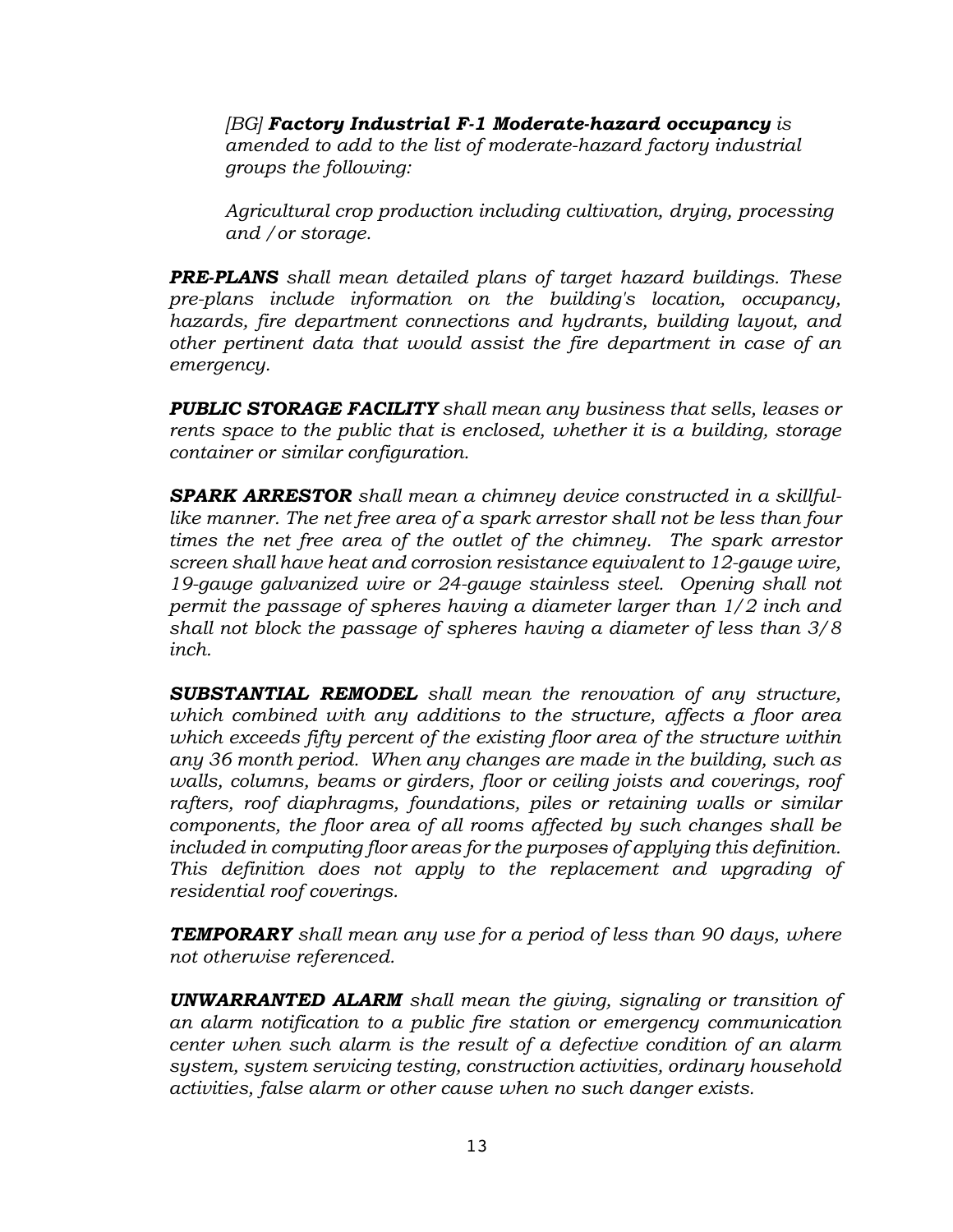# **CHAPTER 3 GENERAL REQUIREMENTS**

Section 302.1 in Chapter 3 is hereby amended to add the following:

# *PUBLIC STORAGE FACILITY*

Section 319 of Chapter 3 is deleted in its entirety.

Section 321 is hereby added to Chapter 3 and shall read as follows:

# *Section 321 Public Storage Facilities*

*Section 321.1 General. Public Storage Facilities shall comply with the provisions of this section.*

*Section 321.2 Location on Property and Fire Resistance of Exterior. All public storage facilities shall meet the minimum requirements for setback from property lines or fire resistive construction as set forth in Table 602 of the Building Code for Group S, Division 1 occupancies.*

*Section 321.3 Fire Apparatus Access. All public storage facilities shall have fire apparatus access roads provided in accordance with Section 503.*

*Section 321.4 Storage of Flammable and Combustible Liquids and Hazardous Materials. The storage of hazardous materials or flammable or combustible liquids in public storage facilities is prohibited. Such facilities shall post legible and durable sign(s) to indicate same in a manner and location(s) as specified by the Fire Code Official. This section shall apply to new and existing public storage facilities.*

*Exception: Only those quantities of flammable and combustible liquids necessary for maintenance of the facility may be stored by the facility management per Chapter 57 of this code.*

## **CHAPTER 4 EMERGENCY PLANNING AND PREPARDNESS**

Section 401.1.1 is hereby added to Chapter 4 and shall read as follows:

*Section 401.1.1 Hazardous Occupancies. In occupancies of a hazardous nature, where access for fire apparatus is unduly difficult, or where special life and fire safety hazards exist as determined by standards or policies of the Ross Valley Fire Department, that facility or business management shall be required to develop and implement an Emergency Response Plan, provide for an on-site Emergency Response Team, Emergency Liaison Officer, staff*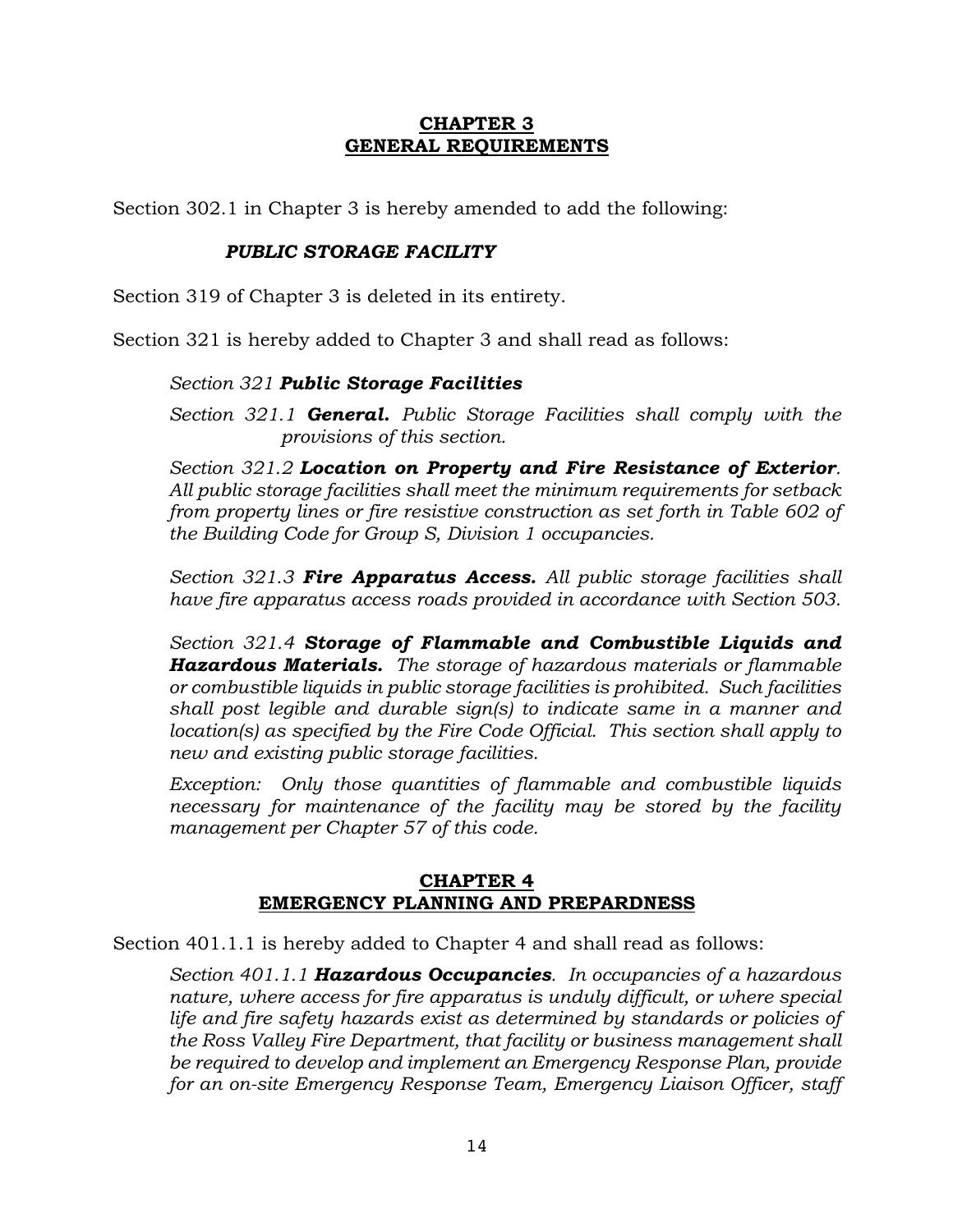*training and fire drills in accordance with Sections 405 and 406 and standards developed by the Ross Valley Fire Department.* 

Section 401.3.2.1 is hereby added to Chapter 4 and shall read as follows:

*Section 401.3.2.1 Unwarranted Alarm Notification. Notification of emergency responders based on an unwarranted alarm may be punishable by a fine in accordance with the adopted fee schedule. In addition, the responsible party may be liable for the operational and administrative costs, incurred from the emergency response or mitigation procedures resulting from an unwarranted alarm notification.*

Section 401.3.2.2 is added to read as follows:

*Section 401.3.2.2 Multiple Unwarranted or Nuisance Alarm Activations. Any occupancy that has more than 3 unwarranted or nuisance alarms causing emergency response within a 12 month period may be required to modify, repair, upgrade or replace their system and or monitoring station as determined by the Fire Code Official.*

Section 402.1 of Chapter 4 is hereby amended to add the following:

#### *PRE-PLANS UNWARRANTED ALARMS*

Section 403.1.1 is hereby added to Chapter 4 and shall read as follows:

*Section 403.1.1 Pre-Plans: When required by the fire code official, pre-plans shall be developed for target hazard buildings according to the written standards developed by the authority having jurisdiction.*

Section 403.10.1.4 is hereby added to Chapter 4 and shall read as follows:

*Emergency Preparedness for Hotels, Lodging and Congregate Houses. Hotels, lodging and congregate houses shall provide guests with immediate access to a telephone to report emergencies. The exit diagram shall indicate the location of the nearest telephone and instructions to dial 911.*

#### **CHAPTER 5 FIRE SERVICE FEATURES**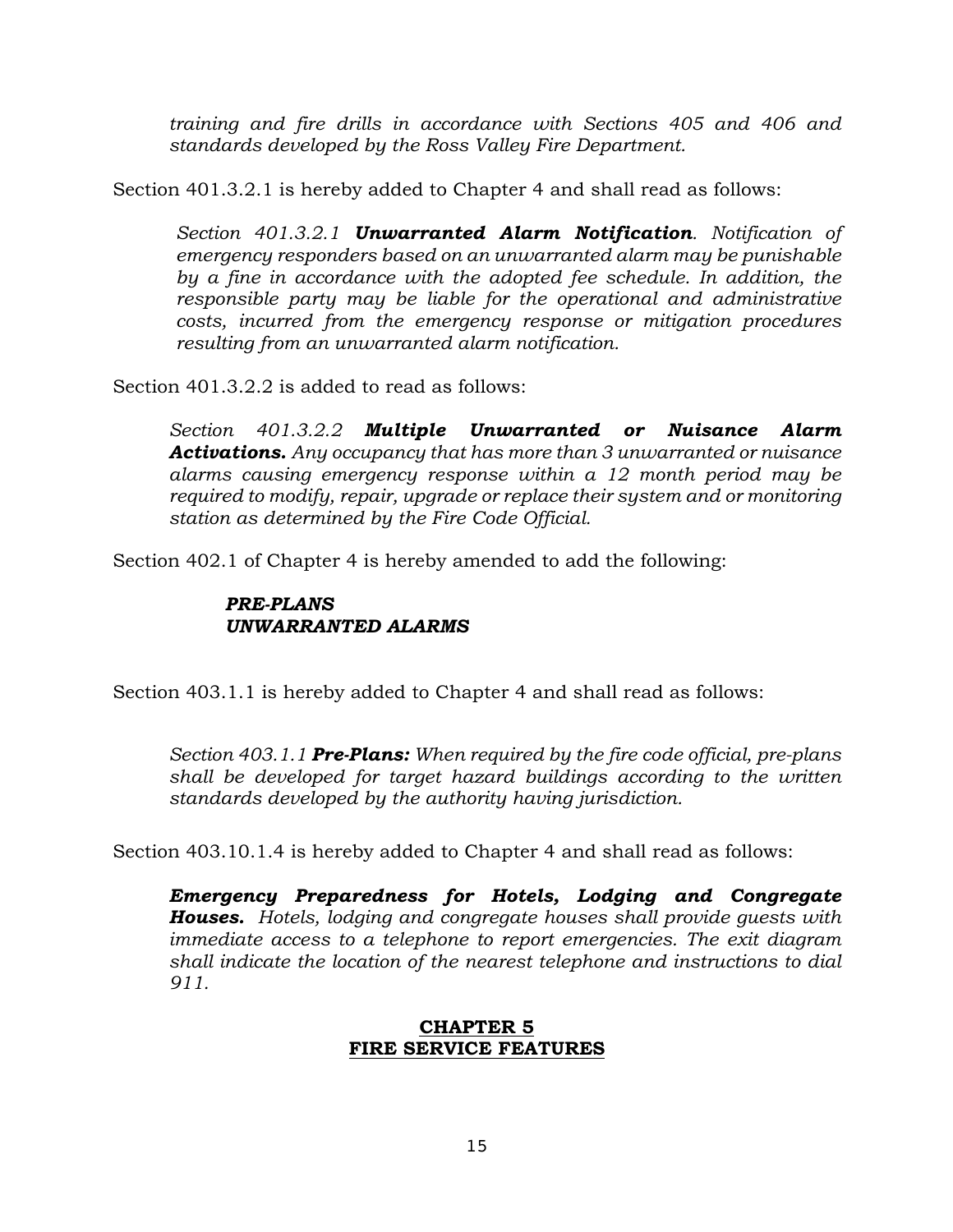Section 503.1. of Chapter 5 is hereby amended as follows:

Section 503.1 **Where Required.** Fire Apparatus access roads shall be provided and maintained in accordance with Sections 503.1.1 through *503.1.5.*

Section 503.1.4 of Chapter 5 is hereby added to read as follows:

*Section 503.1.4 Undeveloped Areas. Fire Apparatus Access Roads, improved or unimproved, shall be provided for firefighting equipment, apparatus and personnel to undeveloped areas of the Sleepy Hollow Fire Protection District so as to gain access to improved, unimproved, and undeveloped areas of the Sleepy Hollow Fire Protection District in a manner approved by the Fire Code Official. Any vehicle or other obstructions may be towed away at the owner's expense.*

Section 503.1.5 of Chapter 5 is hereby added to read as follows:

*Section 503.1.5 Aerial fire apparatus access. Buildings or facilities exceeding 30 feet or three stories in height, approved aerial apparatus access roads shall be provided. For the purposes of this section, the highest rood surface shall be determined by the measurement to the eave of the pitched roof, the intersection of the roof to the exterior wall, or the top of parapet walls, whichever is greater.*

*Section 503.1.5.1 Width. Aerial fire apparatus access roads shall have a minimum unobstructed width of 26 feet, exclusive of shoulders, in the immediate vicinity of the building or portion thereof.*

*Section 503.1.5.2 Proximity to building. One or more of the required access routes meeting this condition shall be located not less than 15 feet and not more than 30 feet from the building, and shall be positioned parallel to one entire side of the building. The side of the building on which the aerial fire apparatus access road is positioned shall be approved by the fire code official.*

*Section 503.1.5.3 Obstructions. Overhead utility and power lines shall not be located over the aerial fire apparatus access road or between the aerial fire apparatus access road and the building. Other obstructions shall be permitted to be placed with the approval of the fire code official.*

Section 503.2.6.1. is hereby added to Chapter 5 and shall read as follows:

*Section 503.2.6.1 Evaluation and maintenance. All existing private bridges and elevated surfaces that are a part of the fire department access*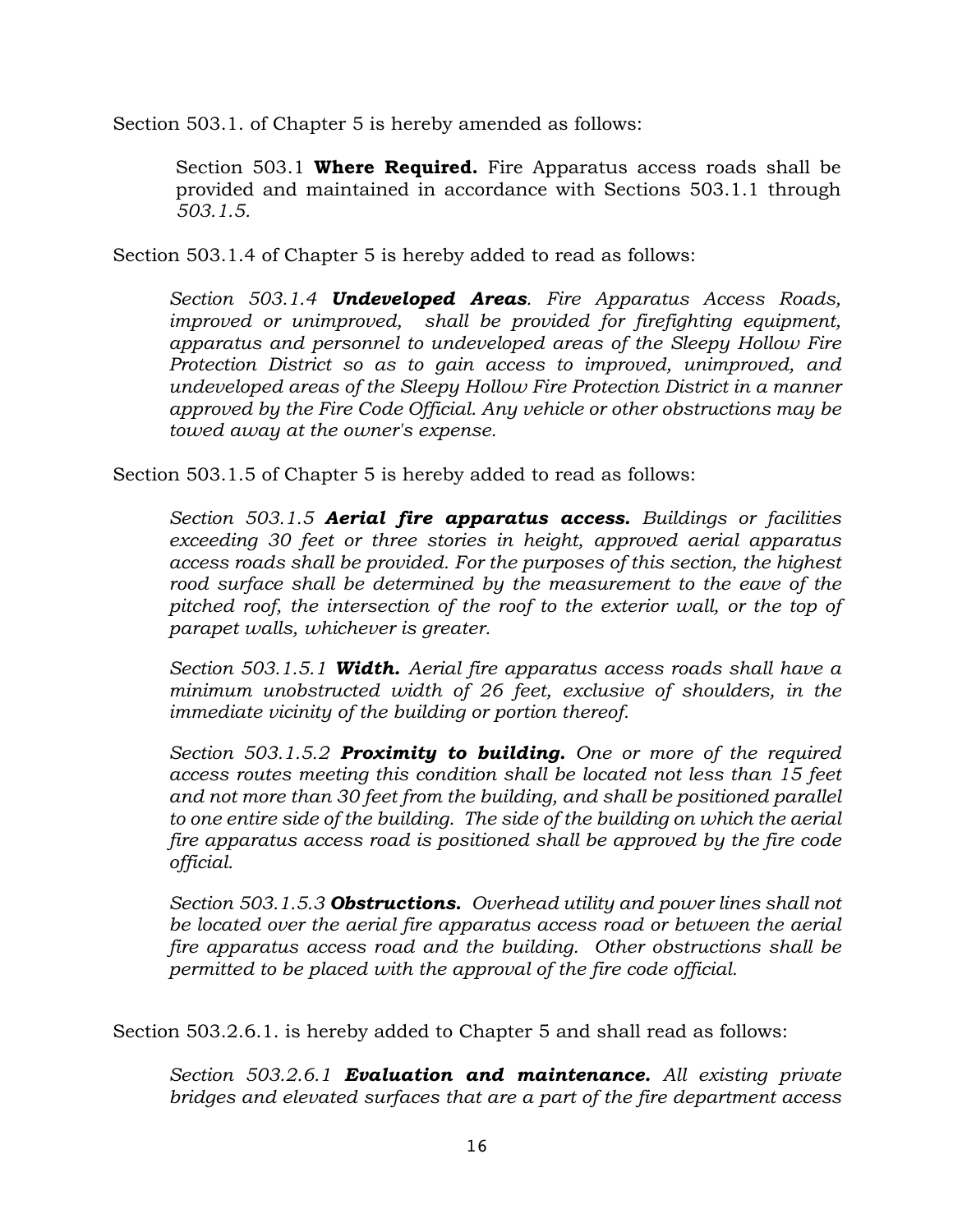*roadway shall be evaluated by a California licensed civil engineer experienced in structural engineering or a California licensed structural engineer, for safety and weight rating, in accordance with American Association of State Highway and Transportation Officials (AASHTO) Manual: ``The Manual for Bridge Evaluation,'' Second Edition, or other approved standard. Vehicle load limits shall be posted at both entrances to bridges. All bridges and elevated structures providing fire department access shall be routinely maintained in accordance with Section 503.2.6 or when directed by the fire code official or authorized designee.*

Section 503.4 of Chapter 5 is amended to read as follows:

Section 503.4 **Obstruction of Fire Apparatus Access Roads.** Fire apparatus access roads shall not be obstructed in any manner, including the parking of vehicles. The minimum widths and clearances established in sections 503.2.1 and 503.2.2 shall be maintained at all times. *Any vehicle or other obstruction may be towed away at the owner's expense.*

Section 503.4.2 is hereby added to read as follows:

*503.4.2 Prohibition on Vehicular Parking on Private Access ways. If, in the judgment of the Fire Code Official, it is necessary to prohibit vehicular parking along private access ways serving existing facilities, buildings, or portions of buildings in order to keep them clear and unobstructed for fire apparatus access, the Fie Code Official may issue an Order to the owner, lessee or other person in charge of the premises to paint the curbs red or*  install signs or other appropriate notices to the effect that parking is *prohibited by Order of the Fire Department. It shall thereafter be unlawful for such owner, lessee or other person in charge of the premises to fail to install, maintain in good condition, the form of notice so prescribed. When such areas are marked or signed as provided herein, no person shall park a vehicle adjacent to any such curb or in the private access way contrary to such markings or signs. Any vehicle so parked in the private access way may be towed away at the expense of the owner of the vehicle.*

Section 503.6.1 is hereby added to Chapter 5 and shall read as follows:

*503.6.1 Width. All gates shall open fully to provide an unobstructed passage width of not less than 16 feet or a minimum of two feet wider than the approved net clear opening of the required all weather roadway or driveway and a minimum net vertical clearance of 15 feet.*

Section 503.6.2 is hereby added to Chapter 5 and shall read as follows: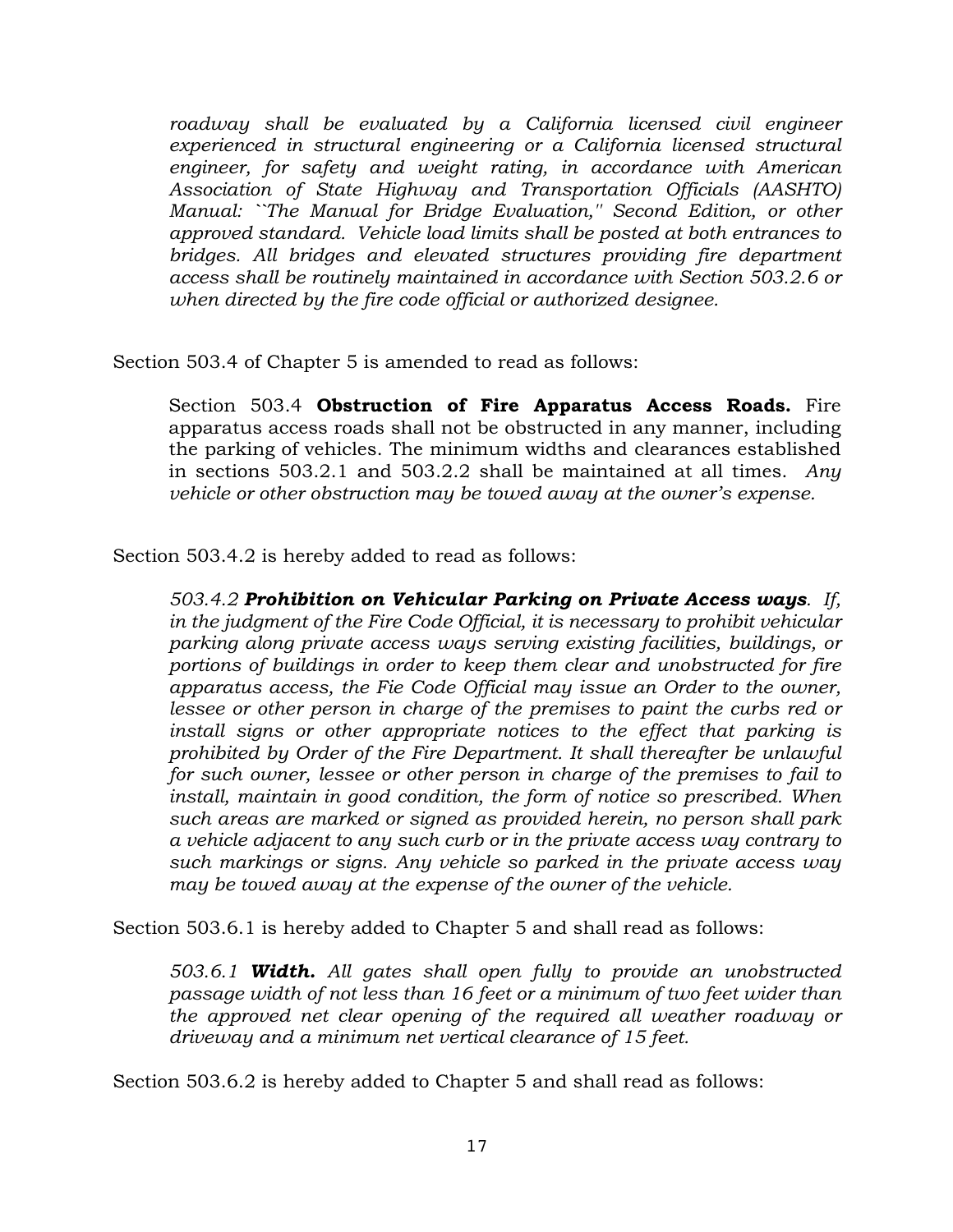*Section 503.6.2 Electronic Gates. All electronic operated gates shall have installed an approved key switch override system mounted on a stanchion or wall as approved by the Chief in accordance with Standards/Policies adopted by the Fire Code Official. All electronic or motorized gates shall incorporate in their design the means for fast, effective manual operation of the gates in the event of power or mechanical failure (i.e., easily removable hinge pins for separating power linkage from gates; undercut, weakened or frangible members requiring 40 pounds or less pressure against the gates to cause their failure and the gates to open. All electrical wiring and components of motorized gates shall be UL listed and installed in accordance with the National Electric Code.*

Section 507.5.1 of Chapter 5 is hereby amended by deleting exceptions 1 and 2.

Section 507.5.1.1 of Chapter 5 is amended to read as follows:

*Section 507.5.1.1 Hydrant for fire department connections. Buildings equipped with a water-based fire protection system installed in accordance with Section 903 through 905 shall have a fire hydrant within 100 feet of the fire department connections, or as approved by the fire code official.* 

Section 507.5.7 is hereby added to Chapter 5 and shall read as follows:

*Section 507.5.7 Fire Hydrant Upgrades. When additions or modifications to structures are made, the nearest fire hydrant (if a new one is not required) located by the Fire Code Official, shall be upgraded to the minimum standard of one 4 1/2" outlet and one 2 1/2" outlet for single family dwellings and the minimum standard of one 4 1/2" outlet and two 2 1/2" outlets for commercial structures.*

*Exception:* 

- *1. If the cost of upgrading the fire hydrant exceeds 2% of the cost of the project based on the building permit valuation.*
- *2. When buildings are equipped throughout with an approved automatic fire sprinkler system.*

Section 510.1 of Chapter 5 is hereby amended by deleting Exception 1.

#### **CHAPTER 9 FIRE PROTECTION AND LIFE SAFETY SYSTEMS**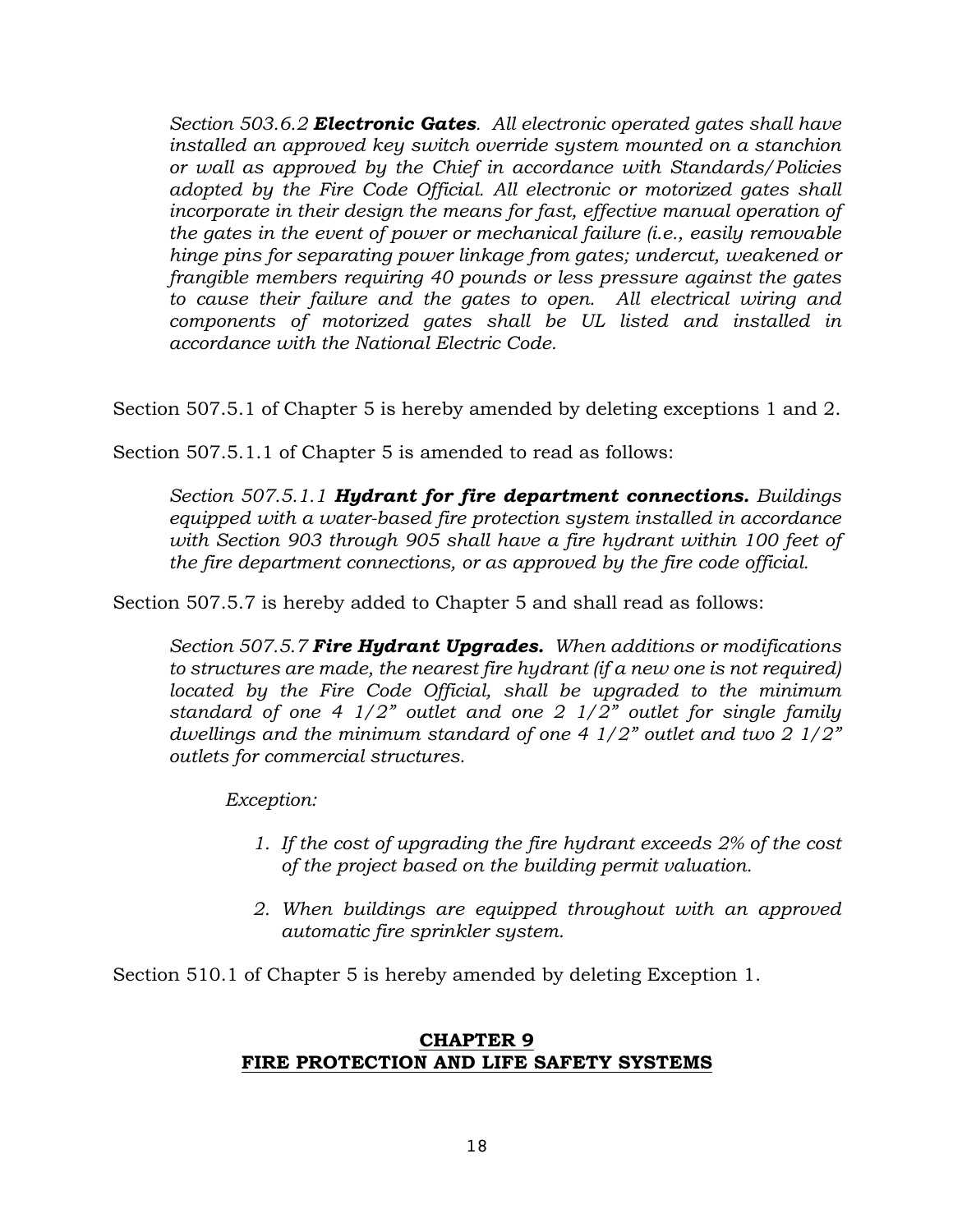Section 901.7 of Chapter 9 is hereby amended by adding the following sentence:

Section 901.7 **Systems out of Service.** Where a required fire protection system is out of service, the fire department and the fire code official shall be notified immediately and, where required by the fire code official, the building shall be either evacuated or an approved fire watch shall be provided for all occupants left unprotected by the shutdown until the fire protection system has been returned to service. *This section shall also apply to residential fire sprinkler systems.*

Section 903.2 of Chapter 9 is repealed in its entirety (with the exception of subsections 903.2.5, 903.2.6, 903.2.8, 903.2.11, 903.2.12, 903.2.14, 903.2.15, 903.2.16, 903.2.17, 903.2.18, 903.2.19, 903.2.20 which shall remain in effect).

Section 903.2 of Chapter 9 is hereby added to read as follows:

*Section 903.2 Where required. Approved automatic sprinkler systems in new and existing buildings shall be provided in the locations described in this section.*

Section 903.2.1 through 903.2.4 of Chapter 9 are hereby added to read as follows:

*Section 903.2.1 Required installations. An automatic sprinkler system shall be installed and maintained in all newly constructed buildings or structures.*

## *Exceptions:*

- *1.* Free-standing Group U Occupancies not more than one thousand (1,000) square feet and provided with exterior wall and opening protection as per Table 602 of the Building Code.
- *2.* Agricultural buildings as defined in Appendix C of the Building Code and not exceeding two thousand (2,000) square feet, having clear unobstructed side yard of combustible materials, exceeding sixty (60) feet in all directions and not exceeding twenty-five (25) feet in height, and located within an Agricultural zoned district as defined in the Marin County Planning Code.

*Section 903.2.2 Additions and Alterations. An automatic sprinkler system shall be installed in all buildings in excess of 3,000 sq. ft. which have ten per cent (10%) or more floor area added within any 36 month period.*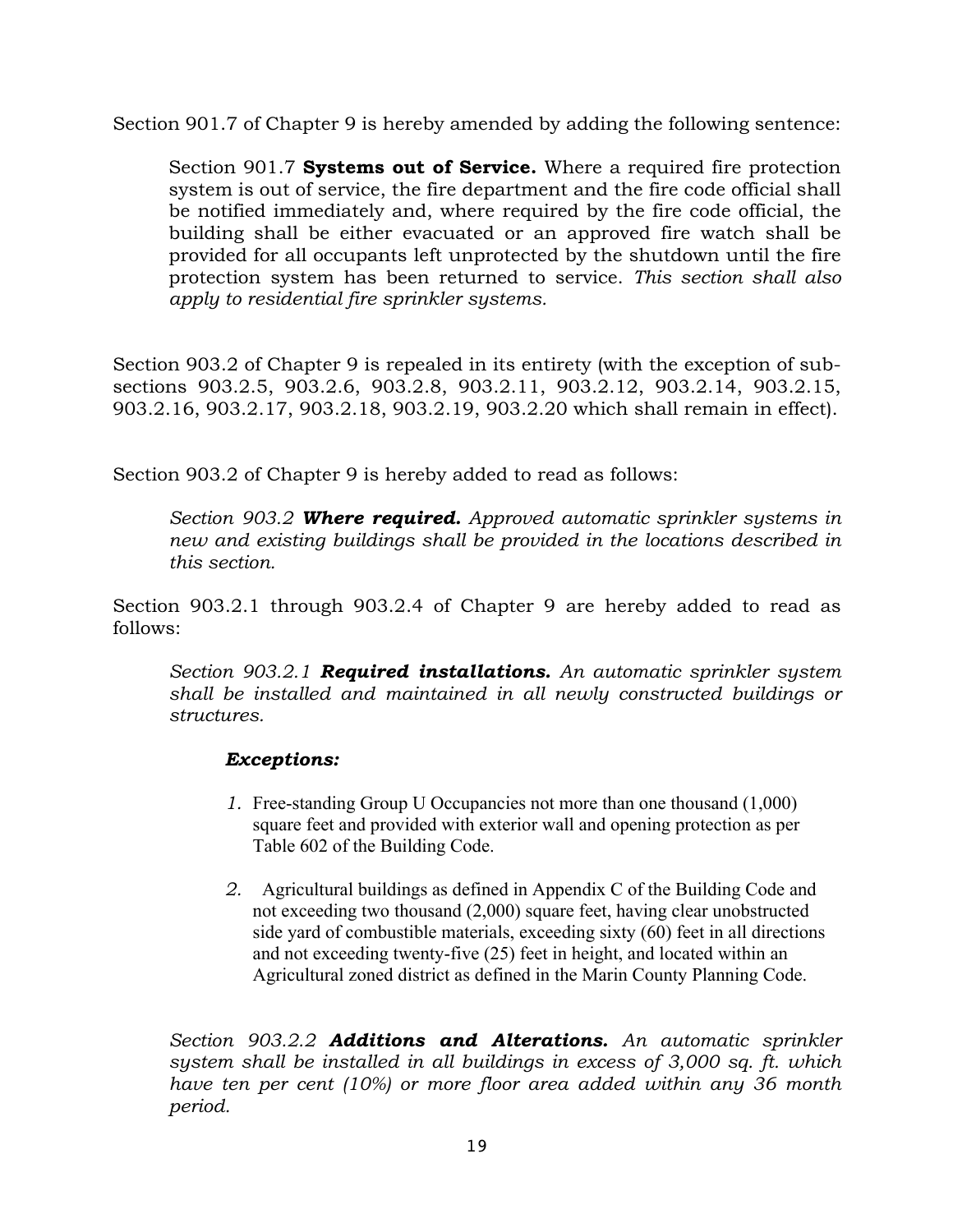*Section 903.2.2.1 Substantial Remodel. An automatic sprinkler system shall be installed in all buildings which have fifty per cent (50%) or more floor area added, or any "substantial remodel" as defined in this code, within any 36 month period.*

*Section 903.2.3 Group R-3. An automatic sprinkler system installed in accordance with Section 903.3.1.3 shall be permitted in Group R-3 occupancies and shall be provided throughout all one- and two-family dwellings regardless of square footage in accordance with the California Residential Code. An automatic sprinkler system shall be installed in all mobile homes, manufactured homes and multi-family manufactured homes with two or more dwelling units in accordance with Title 25 of the California Code of Regulations.*

*Section 903.2.4 Change of Occupancy or Use. For any change of occupancy or use, when the proposed new occupancy classification is more hazardous based on a fire and life safety evaluation by the Fire Code Official, including but not limited to conversion of buildings to single family residences, accessory dwelling units, bed and breakfast, inns, lodging houses or congregate residences or other similar uses, an automatic sprinkler system shall be installed throughout.*

Section 903.3.9 of Chapter 9 is hereby amended by replacing item 2 with the following:

*Section 903.3.9 Floor control valves. Floor control valves and waterflow detection assemblies shall be installed at each floor where any of the following occur:*

- *1. Buildings where the floor level of the highest story is located more than 30 feet above the lowest level of fire department vehicle access.*
- *2. Buildings that are two or more stories in height.*
- *3. Buildings that are two or more stories below the highest level of fire department vehicle access.*

*Exception: Group R-3 and R-3.1 occupancies floor control valves and waterflow detection assemblies shall not be required.*

Section 903.6.1 of Chapter 9 is hereby added and shall read as follows:

*Section 903.6.1 Application. In all existing buildings, when the addition of automatic fire sprinklers are required by the provisions of this code, automatic fire sprinklers shall be extended into all unprotected areas of the building.*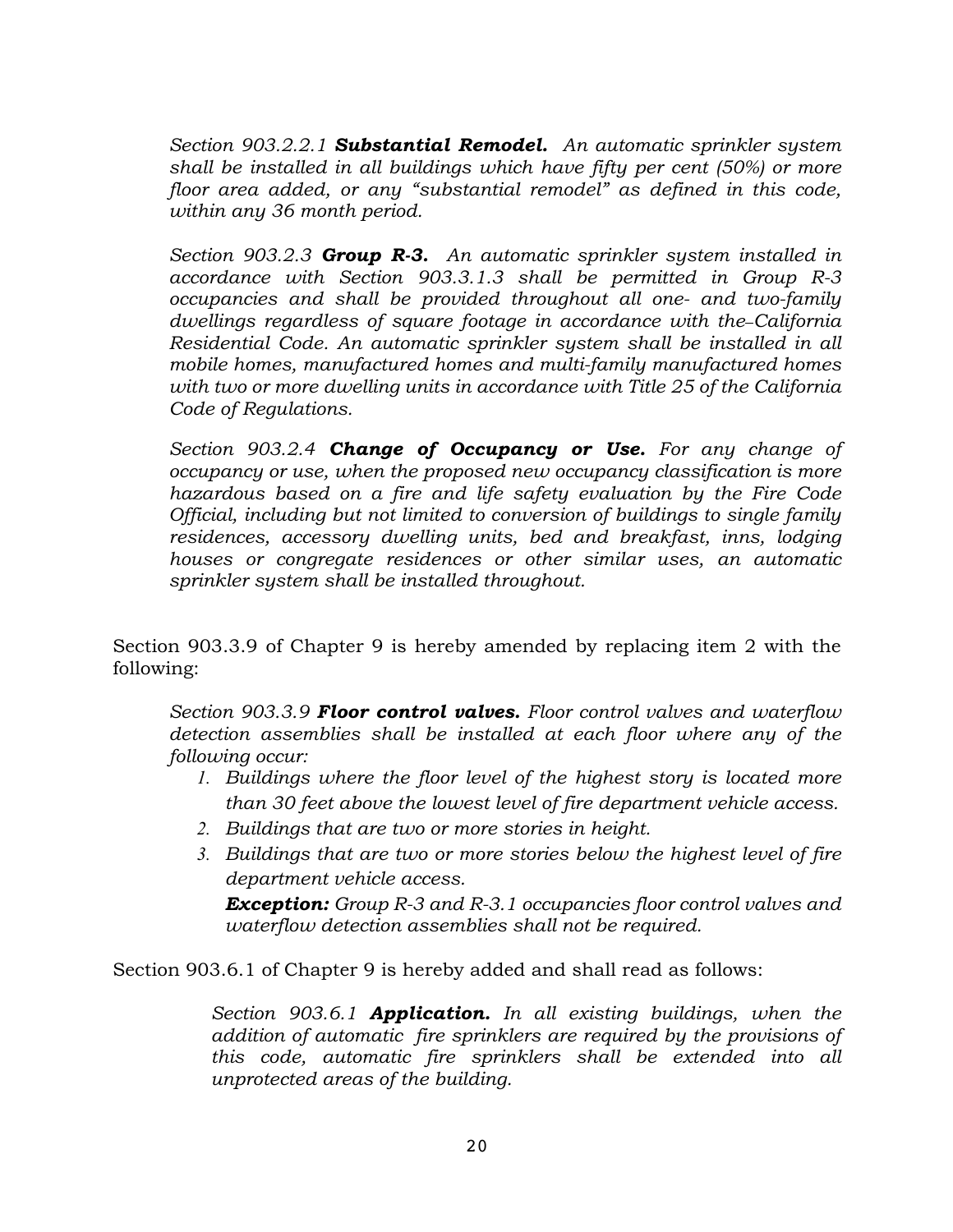Section 906.11 is hereby added to Chapter 9 and shall read as follows:

*Section 906.11 Fire Extinguisher Documentation. The owner and/or operator of every Group R Division 1 and R Division 2 occupancies shall annually provide the Chief written documentation that fire extinguishers are installed and have been serviced as required by Title 19 California Code of Regulations when such extinguishers are installed in residential units in lieu of common areas.*

*Section 907.2 of Chapter 9 is amended to add the following paragraphs:*

*New Construction: Every new building constructed for non-residential occupancies greater than 2000 square feet shall have installed therein an approved fire detection (products of combustion) system in accordance with the standards established by the National Fire Protection Association. The type of system installed shall be determined by the Fire Chief.*

*Existing Construction: Every existing building remodeled for nonresidential occupancies greater than 2000 square feet shall have installed therein an approved fire detection (products of combustion) system in accordance with the standards established by the National Fire Protection Association. The type of system installed shall be determined by the Fire Chief.*

Section 907.2.12.1.2 of Chapter 9 is hereby amended by adding new subsection 3 to read as follows:

*3. Duct smoke detectors shall be capable of being reset by a readily accessible, remote push button or key activated switch as approved by the Fire Code Official.*

Section 907.6.6 is hereby amended to read as follows**:**

*Section 907.6.6 Monitoring. New and upgraded fire alarm systems required by this chapter or by the California Building Code shall be monitored by an approved Central Station in accordance with NFPA 72 and this section.*

*Exception: Monitoring by central station is not required for:*

- *1. Single- and multiple-station smoke alarms required by Section 907.2.11.*
- *2. Group I-3 occupancies shall be monitored in accordance with Section 907.2.6.3.*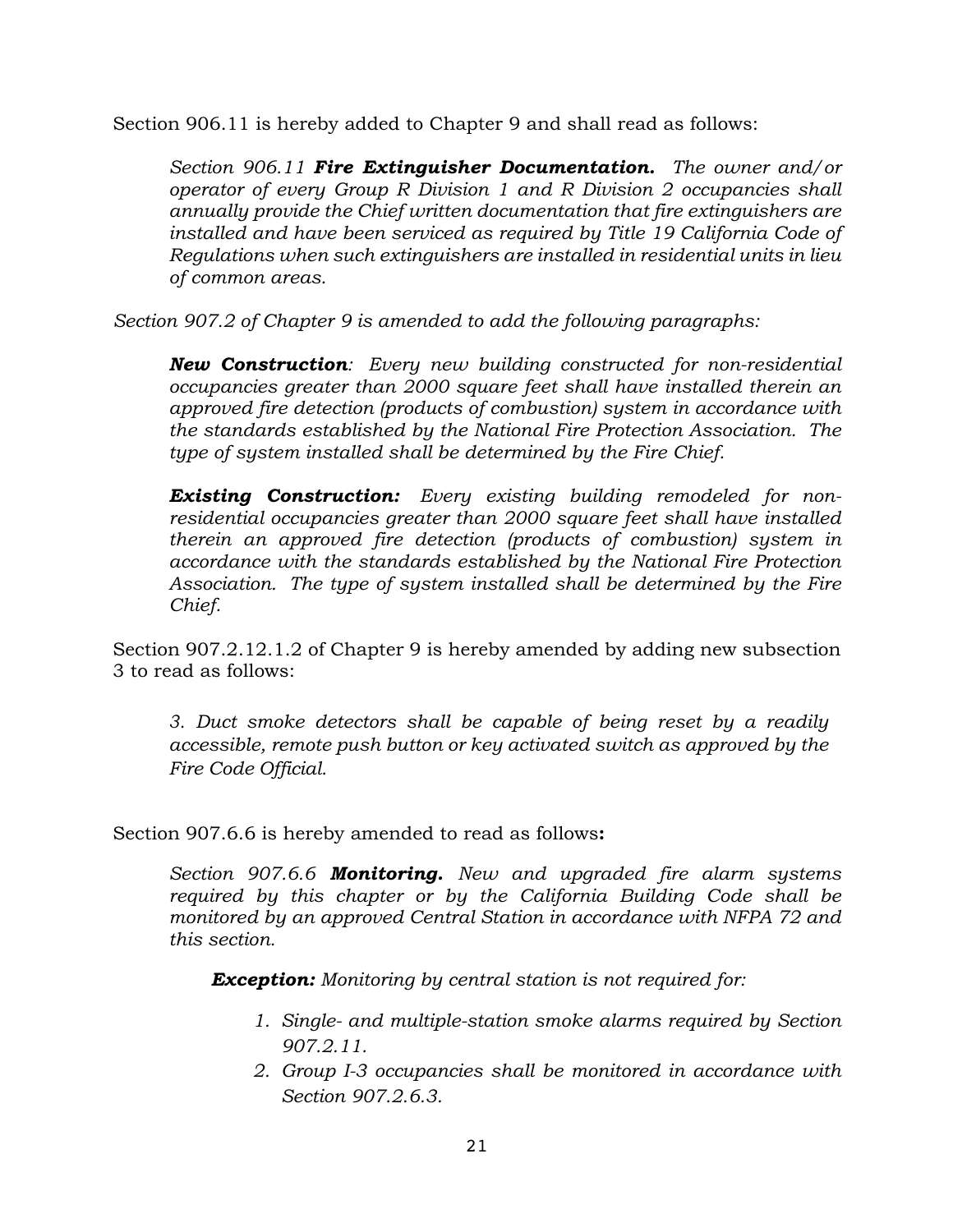*3. Automatic sprinkler systems in one- and two-family dwellings.*

Section 907.8.5.1 of Chapter 9 is hereby added and shall read as follows:

*Section 907.8.5.1 Smoke Alarm Documentation. The owner and/or operator of every Group R Division 1, Division 2, Division 3.1, and Division 4 Occupancies shall annually provide the Fire Code Official with written documentation that the smoke alarms installed pursuant to the Building Code have been tested and are operational. If alarms are found to be inoperable or are missing, such alarms shall be repaired or replaced immediately.*

## **CHAPTER 11 CONSTRUCTION REQUIREMENTS FOR EXISTING BUILDINGS**

Section 1103.1 of Chapter 11 is hereby amended to read as follows**:**

Section1103.1 **Required Construction.** Existing buildings shall comply with not less than the minimum provisions specified in Table 1103.1 and as further enumerated in Sections 1103.2, *1103.7* through *1103.8.5.3, 1103.9.1,* and 1103.10.

The provisions of this chapter shall not be constructed to allow the elimination of fire protection systems or a reduction in the level of fire safety provided in buildings constructed in accordance with previously adopted codes.

## **Exceptions:**

- 1. Where a change in fire-resistance rating has been approved in accordance with Section 501.2 or 802.6 of the *California Existing Building Code.*
- 2. Group U occupancies.

Sections 1103.2 Item #1 is deleted.

Sections 1103.3 through 1103.6.2 are deleted.

Sections 1103.9 is deleted.

Sections 1104 and 1105 are deleted.

## **CHAPTER 26 FUMIGATION AND INCECTICIDAL FOGGING**

Chapter 26 is deleted in its entirety.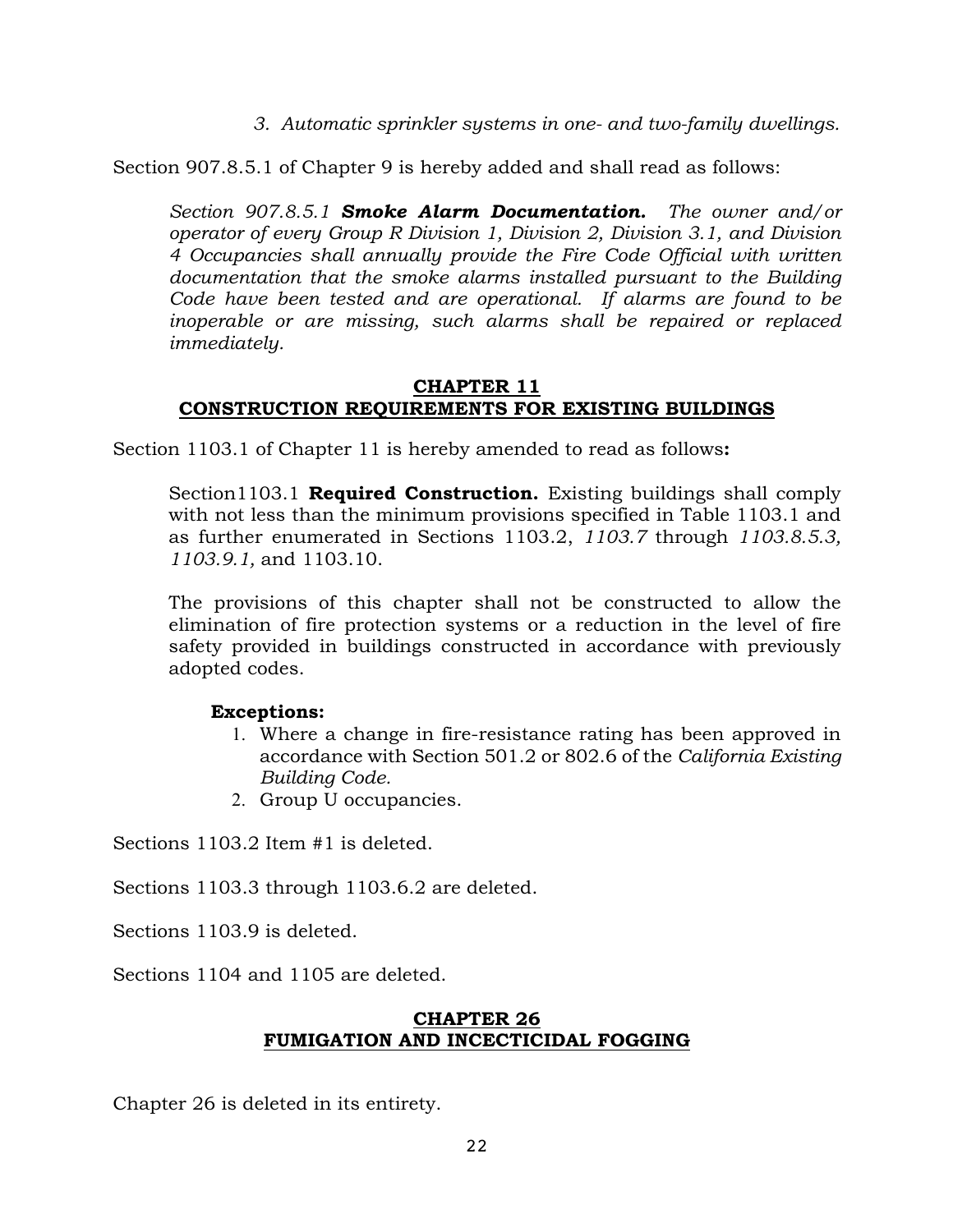## **CHAPTER 33 FIRE SAFETY DURING CONSTRUCTION**

Section 3313.3 of Chapter 33 is amended by adding the following to the end of the exception:

> **Exception:** Standpipes shall be either temporary or permanent in nature, and with or without a water supply, provided that such standpipes comply with the requirements of Section 905 as to capacity, outlets and materials, *as approved by the Fire Code Official.*

Section 3314.3 in Chapter 33 is added to read as follows:

*Section 3314.3 Where required. In buildings of combustible construction required to have automatic sprinkler system by Section 903, automatic sprinkler system shall be installed prior to construction exceeding two stories in height above the lowest level of fire department vehicle access. Such automatic sprinkler system shall be extended as construction progresses to within one floor of the highest point of construction having secured decking or flooring.*

Section 3314.4 of Chapter 33 is added to read as follows:

*Section 3314.4 Buildings being demolished. Where a building is being demolished and an automatic sprinkler system is existing within such a building, such automatic sprinkler system shall be maintained in an operable condition so as to be available for use by the fire department. Such automatic sprinkler system shall be demolished with the building but shall not be demolished more than one floor below the floor being demolished.*

Section 3314.5 of Chapter 33 is added to read as follows:

*Section 3314.5 Detailed requirements. Automatic sprinkler systems shall be installed in accordance with the provisions of Section 903.*

#### **CHAPTER 49 REQUIREMENTS FOR WILDLAND-URBAN INTERFACE FIRE AREAS**

Section 4902.1 of Chapter 49 is amended to read as follows: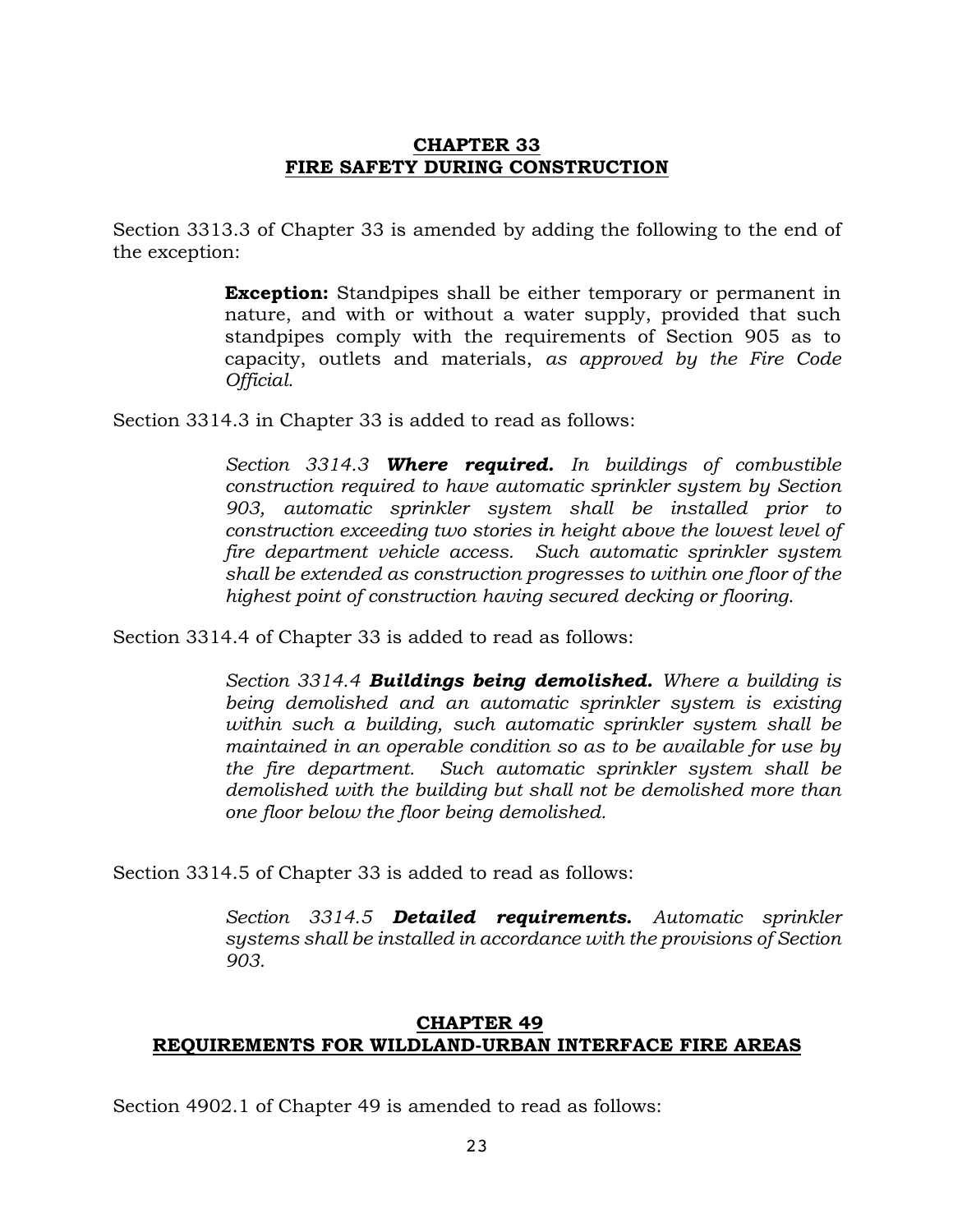**WILDLAND-URBAN INTERFACE FIRE AREA**. A geographical area identified by the Sleepy Hollow Fire Protection District as a "Fire Hazard Severity Zone" in accordance with the Public Resources Code, Sections 4201 through 4204, and Government Code, Sections 51175 through 51189, or other areas designated by the enforcing agency to be at a significant risk from wildfires, *as designated on the map titled Wildland-Urban Interface Fire Area, dated January 1, 2008*

Section 4906.2 of Chapter 49 is amended to read as follows:

*Section 4906.2 Application. Buildings and structures located in the following areas shall maintain the required hazardous vegetation and fuel management:*

- *1. All unincorporated lands designated by the State Board of Forestry and Fire Protection as State Responsibility Area (SRA) including:*
	- *1.1. Moderate Fire Hazard Severity Zones.*
	- *1.2. High Fire Severity Zones.*
	- *1.3. Very-high Fire Severity Zones.*
- *2. Land designated as Very-high Fire Hazard Severity Zone by cities and other local agencies.*
- *3. Land designated as Wildland-Urban Interface Fire Areas by cities and other local agencies.*

Section 4907.1 of Chapter 49 is amended to read as follows:

*Section 4907.1 General. Defensible space will be maintained around all buildings and structures in State Responsibility Area (SRA) as required in Public Resources Code 4290 and "SRA Fire Safe Regulations" California Code of Regulations, Title 14 Division 1.5, Chapter 7, Subchapter 2, Section 1270.*

*Buildings and structures within the Very-high Fire Hazard Severity Zones of a Local Responsibility Area (LRA) shall maintain defensible space as outlined in Government Code 51175-51189 and any local ordinance of the authority having jurisdiction.*

*Buildings and structures within the Wildland-Urban Interface Fire Area of a Local Responsibility Area (LRA) shall maintain defensible space as outlined in the Government Code Sections 51175-51189 and local standards of the authority having jurisdiction.*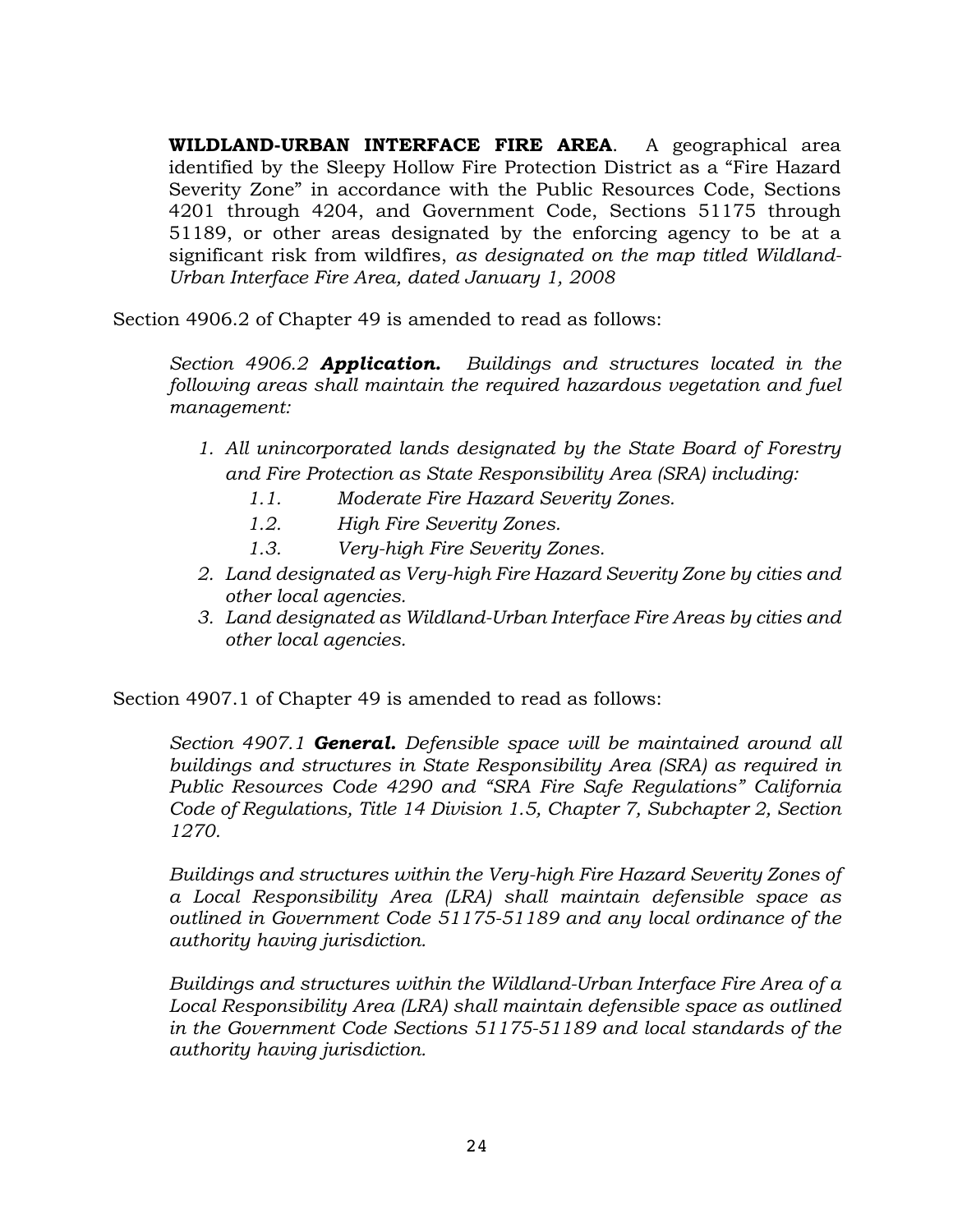Section 4907.2 of Chapter 49 is hereby added and shall read as follows:

*Section 4907.2 Fire Hazard Reduction. Any person who owns, leases, controls or maintains any building or structure, vacant lands, open space, and/or lands within specific Wildland Urban Interface areas of the jurisdiction of the Sleepy Hollow Fire Protection District, shall comply with the following:* 

- *1. Cut and remove all fire prone vegetation within 30 feet of structures, up to 150 feet when topographic or combustible vegetative types necessitate removal as determined by the Fire Code Official.*
- *2. Remove accumulated dead vegetation on the property.*
- *3. Cut and remove tree limbs that overhang wood decks and roofs.*
- *4. Remove that portion of any tree which extends within 10 feet of any chimney or stovepipe, roof surfaces and roof gutters*
- *5. Clean any leaves and needles from roof and gutters.*
- *6. Cut and remove growth less than 3-inches in diameter, from the ground up to a maximum height of 10 feet, provided that no crown shall be raised to a point so as to remove branches from more than the lower one-third of the tree's total height.*
- *7. Vegetation clearance requirements for new construction and substantial remodels in Wildland-Urban Interface Areas shall be in accordance with the 2018 International Wildland-Urban Interface Code, as amended by the (Your Fire Department/District*

*EXCEPTION 1: When approved by the Fire Code Official, single specimens of trees, ornamental shrubbery or similar plants, or plants used as ground covers, provided that they do not form a means of rapidly transmitting fire from the native growth to any structure.*

*EXCEPTION 2: When approved by the Fire Code Official, grass and other vegetation located more than 30 feet (9144 mm) from buildings or structures less than 18 inches (457 mm) in height above the ground need not be removed where necessary to stabilize soil, and prevent erosion.*

Section 4908 of Chapter 49 is hereby added and shall read as follows:

*Section 4908 Fire Hazard Reduction from Roadways. The Fire Code Official is authorized to cause areas within 10 feet (3048 cm) on each side of portions of highways, fire apparatus access roads (improved or unimproved), and driveways (improved or unimproved), which are improved, designed, or ordinarily used for vehicular traffic to be cleared of flammable vegetation and other combustible growth. Corrective action, if necessary, shall be the same as the actions*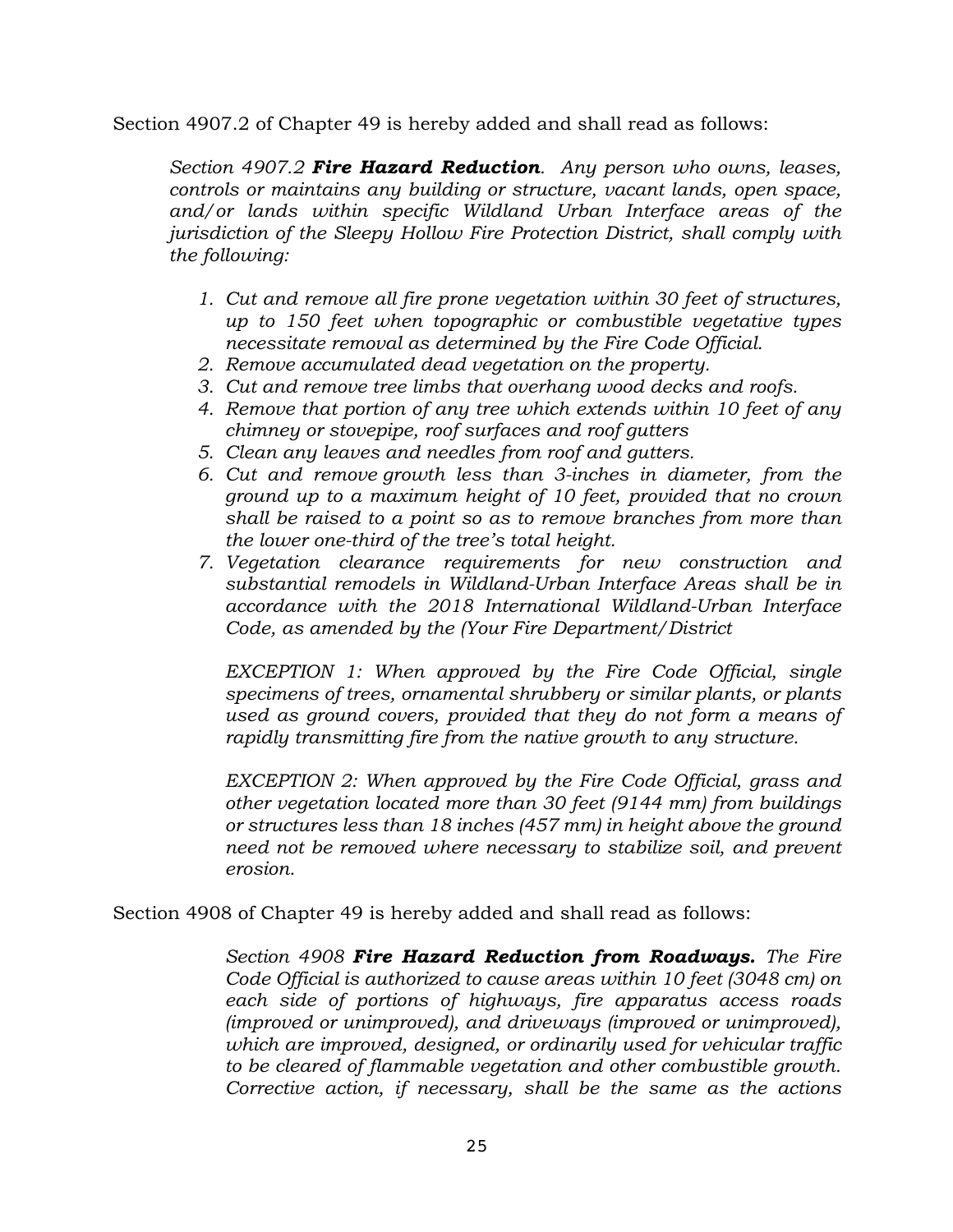*required in section 4907.2. The Fire Code Official is authorized to enter upon private property to carry out this work.*

*EXCEPTION 1: When approved by the Fire Code Official, single specimens of trees, ornamental shrubbery or similar plants, or plants used as ground covers, provided that they do not form a means of rapidly transmitting fire from the native growth to any structure.*

#### **CHAPTER 56 EXPLOSIVES AND FIREWORKS**

Section 5601.1.3 of Chapter 56 Exceptions 1, 2, and 4 are hereby deleted.

Section 5608.1.2 of Chapter is added to read as follows:

*Section 5608.1.2 Permit required. A permit shall be obtained from the fire code official in accordance with Section 105.6 prior to the performance of any firework display. Application for such approval shall be made in writing no less than twenty (20) days prior to the proposed display. The application shall be considered and acted upon by the fire code official or authorized designee pursuant to this Chapter and Title 19, Chapter 6, Article 3 - Licenses of the California Code of Regulations. Any permit for a fireworks display may be suspended or revoked at any time by the Fire code official or authorized designee.*

Section 5608.2 of Chapter 56 is added to read as follows:

*Section 5608.2 Limitations. Possession, storage, offer or expose for sale, sell at retail, gift or give away, use, explode, discharge, or in any manner dispose of fireworks is prohibited within the limits established by law as the limits of the districts in which such possession, storage, offer or exposure for sale, retail sale, gifting, use, explosion, discharge, or disposal of fireworks is prohibited in any area as established by applicable land-use and zoning standards.*

*Exception: Firework displays authorized pursuant to section 5608.1 for which a permit has been issued.*

## **CHAPTER 80 REFFERENCED STANDARDS**

*Chapter 80 is amended as follows:*

**NFPA.13-16: Standard for the installation of Sprinkler Systems** *NFPA 13, Amended additional Sections as follows:*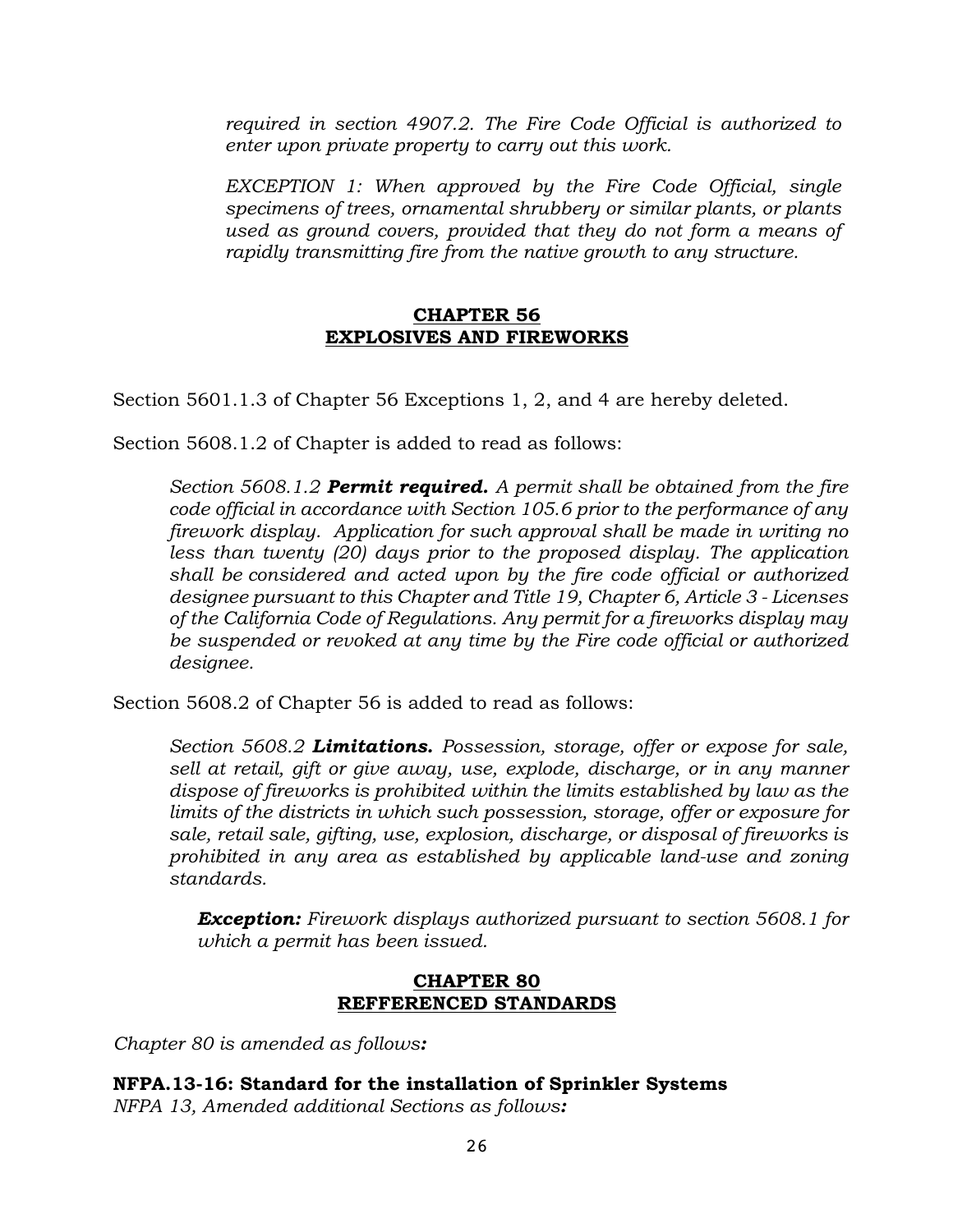#### **NFPA.13-25.5.1**

#### *Revise Section 25.5.1 as follows:*

**25.5.1** The installing contractor shall identify a hydraulically designed sprinkler system with permanently *raised, stamped or etched* marked weatherproof metal or ridged plastic sign secured with corrosion resistant wire, chain, or other approved means. Such signs shall be placed at the alarm valve, dry pipe valve, preaction valve, or deluge valve supplying the corresponding hydraulically designed area. *Pipe schedule systems shall be provided with a sign indicating that the system was designed and installed as a pipe schedule system and the hazard classification(s) included in the design.*

#### **APPENDIX C FIRE HYDRANT LOCATIONS AND DISTRIBUTION**

Section C103.1 of Appendix C is amended to read as follows**:**

Section C103.1 **Hydrant spacing.** Fire apparatus access roads and public streets providing required access to buildings in accordance with Section 503 of the *California Fire Code* shall be provided with one or more fire hydrants, as determined by Section C102.1. Where more than one fire hydrant is required, the distance between required fire hydrants shall be *approved by the fire code official.*

Section C103.2 of Appendix C is deleted.

Section C103.3 of Appendix C is deleted.

#### **INTERNATIONAL WILDLAND-URBAN INTERFACE APPENDIX A**

Section A104.7.2 of Appendix A of the International Wildland-Urban Interface Code is amended to read as follows:

*Section A104.7.2 Permits. The Fire Code Official is authorized to stipulate conditions for permits. Permits shall not be issued when public safety would be at risk, as determined by the Fire Code Official.*

Section A104.11 of Appendix A of the International Wildland-Urban Interface Code is hereby added and shall read as follows:

*Section A104.11 – Tracer Bullets, Tracer Charges, Rockets and Model Aircraft. Tracer bullets and tracer charges shall not be possessed, fired or caused to be fired into or across hazardous fire areas. Rockets, model*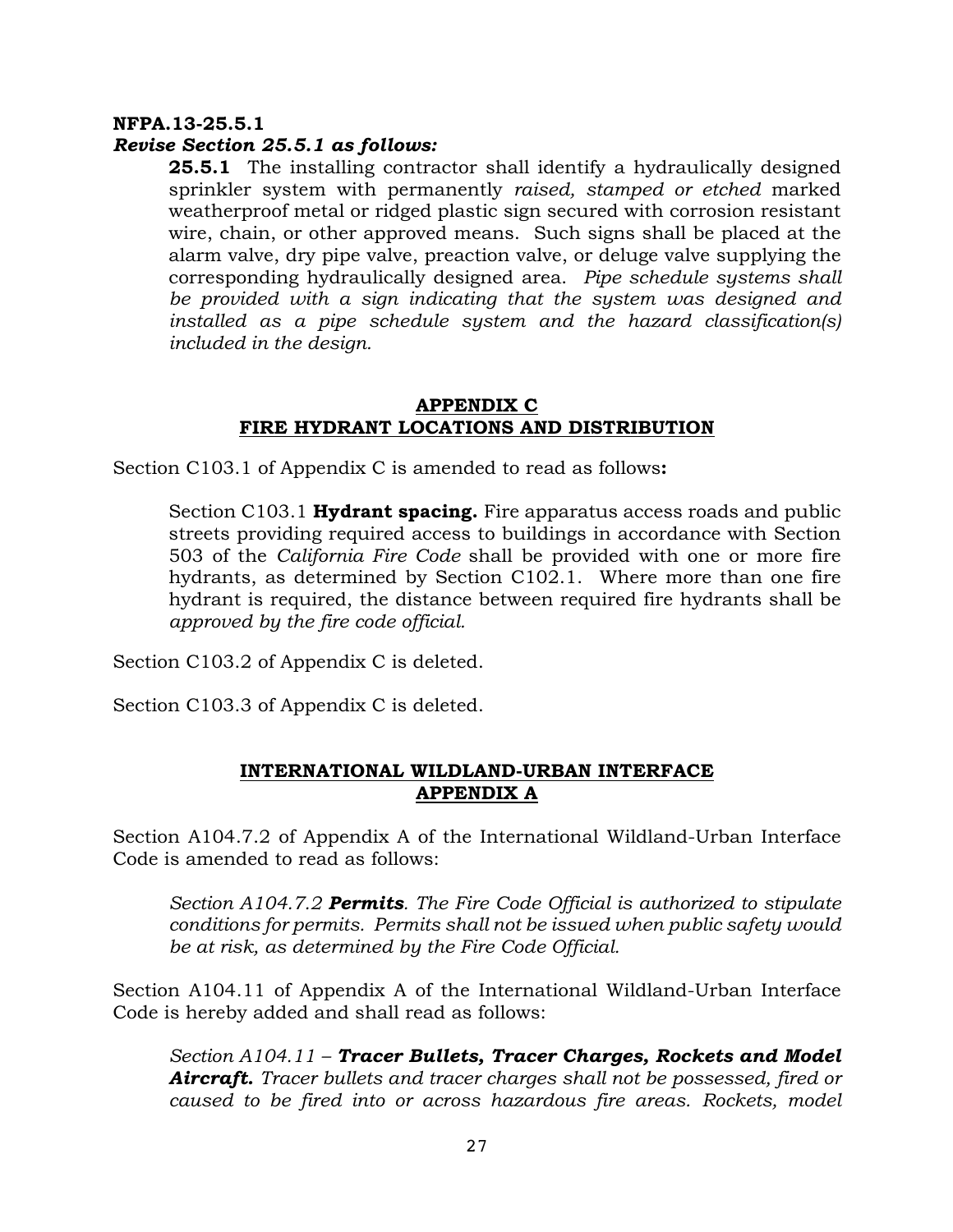*planes, gliders and balloons powered with an engine, propellant or other feature liable to start or cause a fire shall not be fired or projected into or across hazardous fire areas.*

Section A104.12 of Appendix A of the International Wildland-Urban Interface Code is hereby added and shall read as follows:

*Section A104.12 Explosives and Blasting. Explosives shall not be possessed, kept, stored, sold, offered for sale, given away, used, discharged, transported or disposed of within hazardous fire areas except by permit from the Fire Code Official.*

Section A104.13 of Appendix A of the International Wildland-Urban Interface Code is hereby added and shall read as follows:

*Section A104.13 APAIRIES. Lighted or smoldering material shall not be used in connection with smoking bees in or upon hazardous fire areas except by permit from the Fire Code Official.*

The following table provides code sections that have been modified pursuant to this Ordinance, due to local climatic, geological and topographical reasons.

CA Fire Code Section Number Local followed by corresponding climatic, geological and topographical condition findings as set forth above:

| 202             | 1e, 2a, 2b, 2d, 2e, 2f |
|-----------------|------------------------|
| $321.1 - 321.4$ | 2b, 2d, 2e, 2g         |
| 401.1.1         | 2c, 2d, 2e, 2g         |
| 401.3.2.2       | 2a, 2c, 2d, 2e, 2g     |
| 403.1.1         | 2a, 2b, 2c, 2d, 2e, 2g |
| 403.10.1.4      | 2a, 2b, 2c, 2d, 2e, 2g |
| 503.1           | 2a, 2c, 2d, 2e, 2f, 2g |
| 503.1.4         | 2a, 2c, 2d, 2e, 2f, 2g |
| 503.1.5         | 2a, 2c, 2d, 2e, 2f, 2g |
| 503.2.6.1       | 2a, 2c, 2d, 2e, 2f, 2g |
| 503.4           | 2a, 2c, 2d, 2e, 2f, 2g |
| 503.4.2         | 2a, 2c, 2d, 2e, 2f, 2g |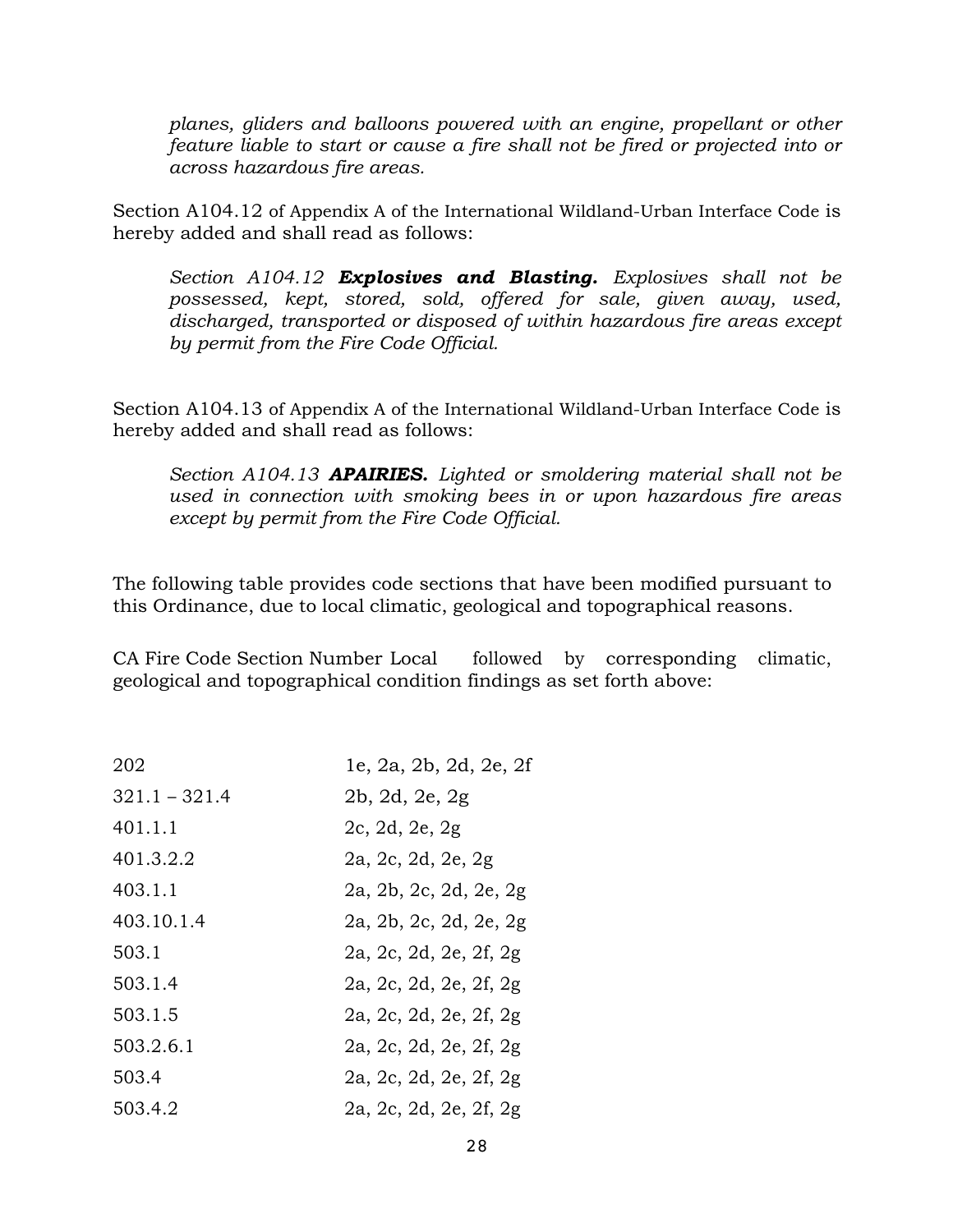| 503.6.1             | 2a, 2c, 2d, 2e, 2f, 2g                 |
|---------------------|----------------------------------------|
| 503.6.2             | 2a, 2c, 2d, 2e, 2f, 2g                 |
| 507.5.1             | 2a, 2c, 2d, 2e, 2f, 2g                 |
| 507.5.1.1           | 2a, 2c, 2d, 2e, 2f, 2g                 |
| 507.5.7             | 2a, 2c, 2d, 2e, 2f, 2g                 |
| 510.1               | 2a, 2b, 2c, 2d, 2g                     |
| $903.2.1 - 903.2.4$ | 2a, 2b, 2c, 2d, 2e, 2g                 |
| 903.3.9             | 2a, 2b, 2c, 2d, 2e, 2g                 |
| 903.6.1             | 2a, 2b, 2c, 2d, 2e, 2g                 |
| 907.6.6             | 2a, 2b, 2c, 2d, 2e, 2g                 |
| 912.2               | 2a, 2b, 2c, 2d, 2e, 2g                 |
| 3313.3              | 2a, 2b, 2c, 2d, 2g                     |
| 3314.3              | 2a, 2b, 2c, 2d, 2g                     |
| 3314.4              | 2a, 2b, 2c, 2d, 2g                     |
| 4902.1              | 1a, 1b, 1c, 1d, 1e, 2a, 2b, 2c, 2d, 2g |
| 4906.2              | la, 1b, 1c, 1d, 1e, 2a, 2b, 2c, 2d, 2g |
| $4907.1 - 4907.2$   | 1a, 1b, 1c, 1d, 1e, 2a, 2b, 2c, 2d, 2g |
| 4908                | 1a, 1e, 2a, 2b, 2c, 2d, 2g             |
| $5608.1.2 - 5608.2$ | 2a, 2c, 2d, 2e, 2g                     |

#### **SECTION 12. AUTHORITY TO ARREST AND ISSUE CITATIONS**

(a) The Fire Chief, Chief Officers, Fire Marshal, and Fire Inspectors shall have authority to arrest or to cite any person who violates any provision of this Chapter involving the Fire Code or the California Building Standards Code regulations relating to fire and panic safety as adopted by the State Fire Marshal, in the manner provided for the arrest or release on citation and notice to appear with respect to misdemeanors or infractions, as prescribed by Chapters 5, 5c and 5d of Title 3, Part 2 of the California Penal Code, including Section 853.6, or as the same hereafter may be amended.

(b) It is the intent of the Board of Directors of the Ross Valley Fire Department that the immunities provided in Penal Code Section 836.5 be applicable to aforementioned officers and employees exercising their arrest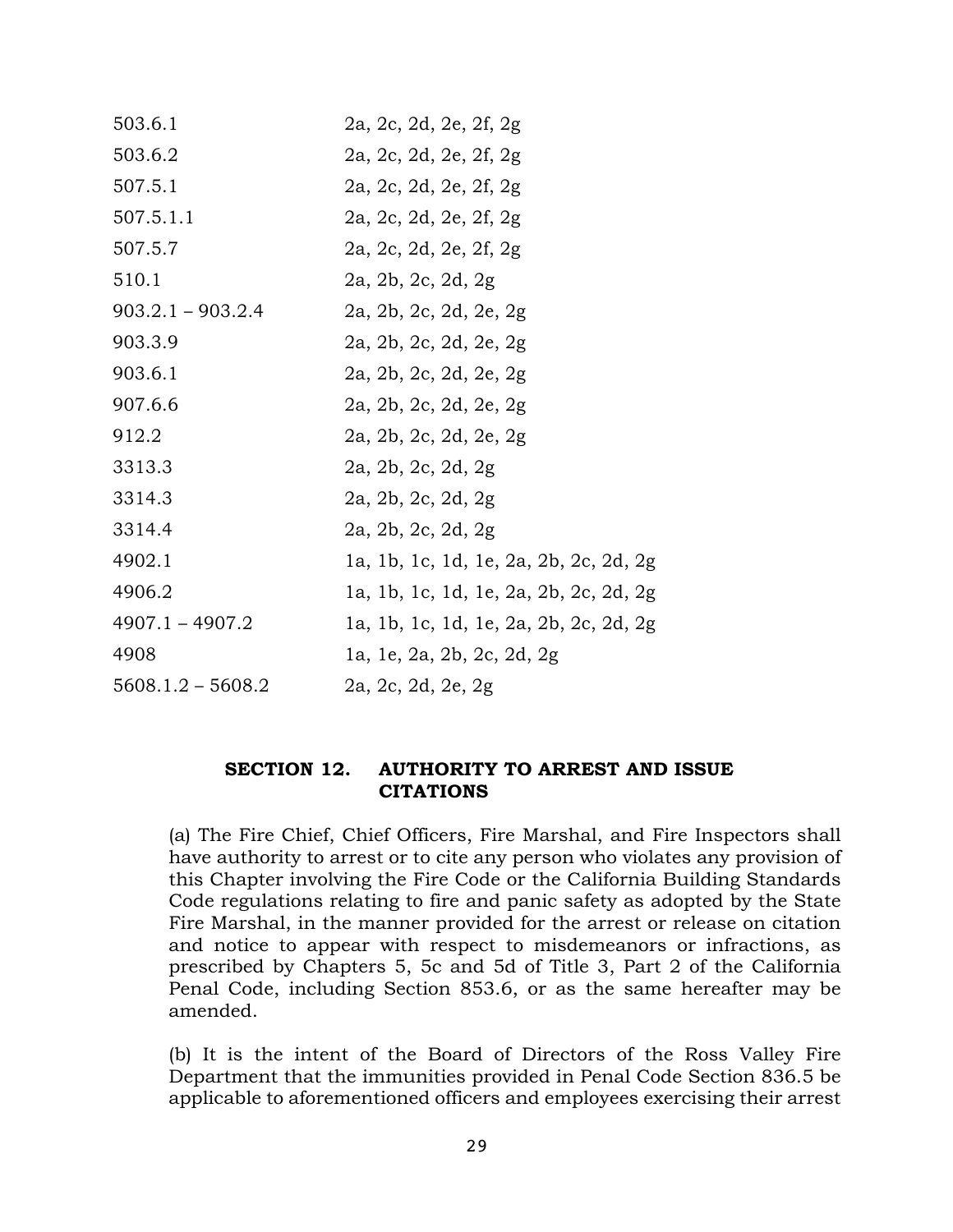or citation authority within the course and scope of their employment pursuant to this Chapter.

# **SECTION 13. PENALTIES**

(a) The violations of the Fire Code as adopted herein are misdemeanors/infractions and are subject to the penalties set forth herein.

(b) If a criminal citation is issued, penalties shall be per Section 109 of the California Fire Code and, 109.3, or 111.4 of Section 11 of this ordinance. If an administrative citation is issued, the penalties are as follows:

(c) The first citation, within a 12-month period, for violations of the Fire Code and any amendments adopted herein shall be treated as a Civil Penalty payable directly to the Ross Valley Fire Department and is set at \$150 plus the actual costs of all inspections required to gain compliance at the rate set from time to time by the Board of Directors of the Ross Valley Fire Department. Said civil penalties shall be a debt owed to the Department by the person responsible for the violation within thirty (30) days after the date of mailing of the citation unless an appeal is filed as provided in Section 14. Upon failure to pay the civil penalty when due, the responsible person shall be liable in a civil action brought by the Ross Valley Fire Department for such civil penalty and costs of the litigation, including reasonable attorney's fees.

(d) Any subsequent citations within a twelve (12) month period for any violations of the Fire Code and any amendments adopted herein shall be misdemeanors/infractions, and shall be subject to the penalties set forth herein.

(e) The imposition of one penalty for any violation shall not excuse the violation or permit it to continue and all such persons shall be required to correct or remedy such violations or defects within a reasonable time and, when not otherwise specified each day that a violation occurs or continues, after a final notice has been delivered shall constitute a separate offense. The application of both penalties shall not be held to prevent the enforced correction of prohibited conditions.

(f) Nothing contained in Subsections (a) through (f) of this Section shall be construed or interpreted to prevent the Ross Valley Fire Department from recovering all costs associated with a Ross Valley Fire Departments response as described in Section 104.12 of the 2019 International Fire Code as amended.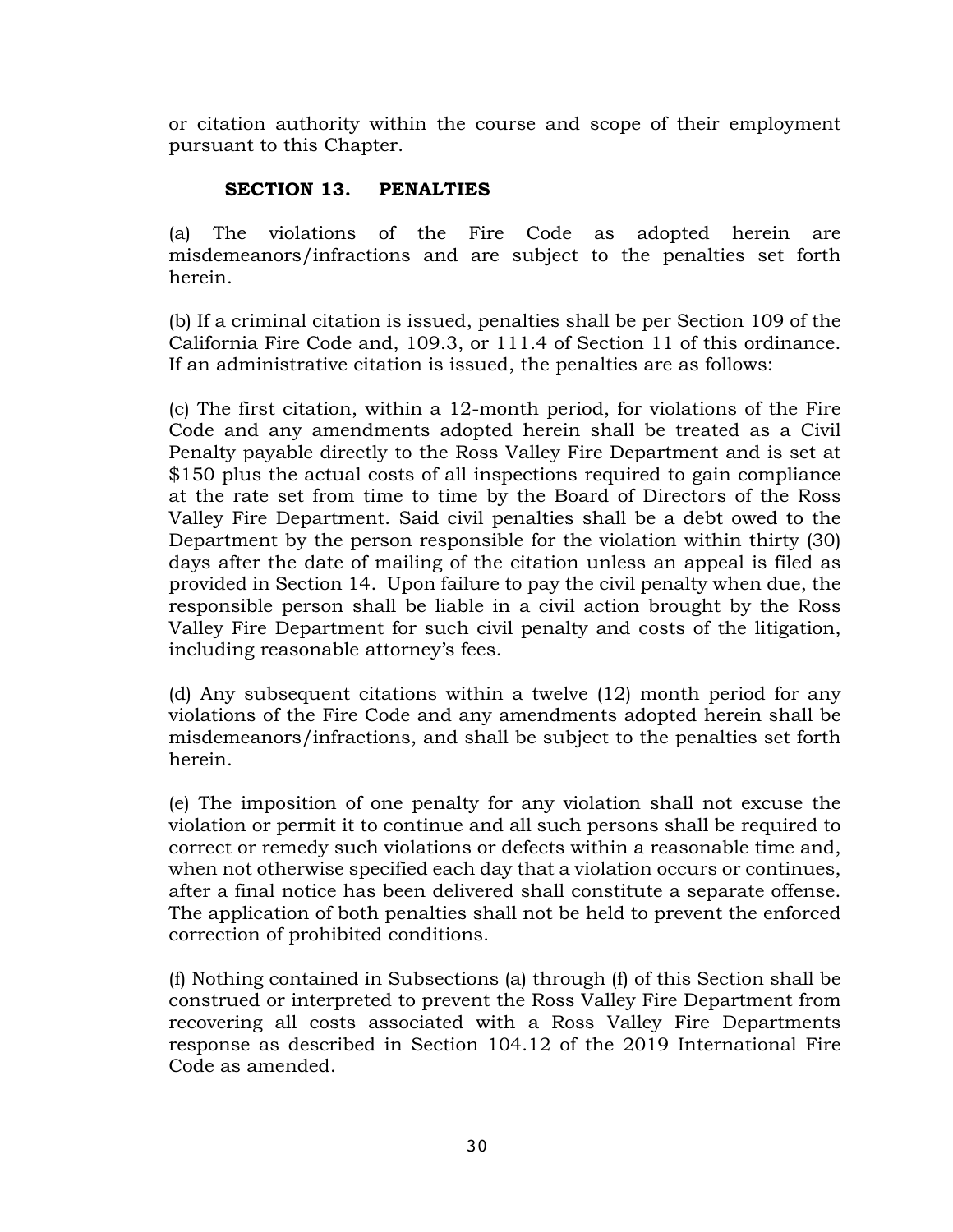(g) Any violation of any provision of this Chapter shall constitute a public nuisance and shall entitle the Ross Valley Fire Department to collect the costs of abatement and related administrative costs by a nuisance abatement lien as more particularly set forth in Government Code Section 38773.1, and by special assessment to be collected by the County Tax Collector as more particularly set forth in Government Code Section 38773.5. At least thirty (30) days prior to recordation of the lien, or submission of the report to the Tax Collector for collection of this special assessment, the record owner shall receive notice from the Chief of the Ross Valley Fire Department intent to charge the property owner for all administrative costs associated with enforcement of this Ordinance and abatement of the nuisance. The notice shall include a summary of costs associated with enforcement of this Ordinance and abatement of the nuisance. The property owner may appeal the Chief's decision to the Board of Directors of the Sleepy Hollow Fire Protection District within fifteen (15) days of the date of the notice and request a public hearing prior to recordation of the lien or submission of the report to the County Tax Collector for collection of the special assessment. In addition to the foregoing, the Ross Valley Fire Department is authorized to prosecute a civil action to collect such abatement costs from the property owner or other person in possession or control of the affected property, and shall be entitled to recover such abatement costs, together with the cost of litigation, including reasonable attorney's fees. The provisions of this section shall also apply to corrective actions for the clearance of brush or vegetative growth from structures as outlined in section 109.3.2.

#### **SECTION 14. APPEALS**

(a) Any person receiving a citation for a civil penalty pursuant to Subsection (b) of Section 13 or a bill for Ross Valley Fire Department response costs and expenses pursuant to Section 104.12 of the Fire Code, may file within thirty (30) days after the date of mailing the citation or bill, an administrative appeal against imposition of the civil penalty or response costs and expense. The appeal shall be in writing and filed with the Fire Chief, and shall include a copy of the bill and statement of the grounds for appeal. The Fire Chief shall conduct an administrative hearing on the appeal, after giving the appellant at least ten (10) days' advance written notice of the time and place of the hearing. Within ten (10) days after the hearing the Chief shall give written notice of the decision to the appellant, which decision shall be final. If the appeal is denied in part or full, all amounts due shall be paid within thirty (30) days after the mailing of the notice of the decision of the hearing officer.

(b) Whenever the Chief shall disapprove an application or refuse to grant a permit applied for, or when it is claimed that the provisions of the code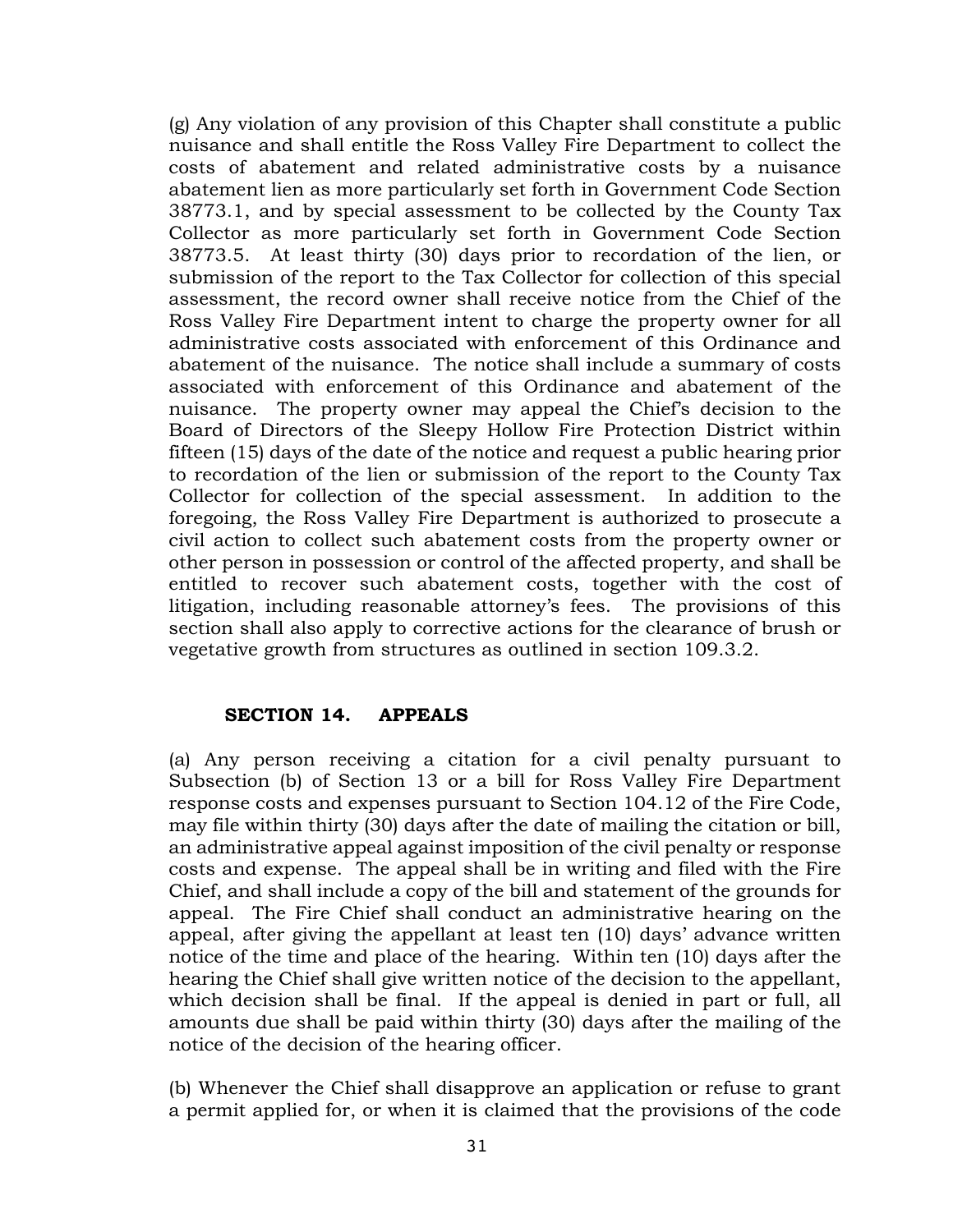do not apply or that the true intent and meaning of the code have been misconstrued or wrongly interpreted, the applicant may appeal from the decision of the Chief to the Board of Directors of the Sleepy Hollow Fire Protection District within 10 days from the date of the decision. The provision of this section shall not apply to corrective actions for the clearance of brush or vegetative growth from structures as outlined in various sections of this Code, or to matters for which an appeal is provided pursuant to Section 14 (a) above.

## **SECTION 15. FORMER ORDINANCES**

All former ordinances or parts thereof conflicting or inconsistent with the provisions of this Ordinance or the Code hereby adopted are hereby repealed.

## **SECTION 16. VALIDITY**

If any section, subsection, sentence, clause or phrase of this ordinance is for any reason held to be invalid, such decision shall not affect the validity of the remaining portion of this Ordinance. The Board of Directors of the Sleepy Hollow Fire Protection hereby declares that it would have adopted the Ordinance and each section, subsection, sentence, clause or phrase thereof, irrespective of the fact that any one or more sections, subsections, sentences, clauses or phrase thereof, irrespective of the fact that any one or more sections, subsections, sentences, clauses or phrases shall be declared invalid.

# **SECTION 17. ORDINANCE PUBLICATION AND EFFECTIVE DATE**

A summary of this Ordinance shall be published and a certified copy of the full text of this Ordinance shall be posted in the office of the Sleepy Hollow Fire Protection District Clerk at least five (5) days prior to the Board of Directors meeting at which it is adopted.

This Ordinance shall be in full force and effective thirty (30) days after its final passage, and the summary of this Ordinance shall be published within fifteen (15) days after the adoption, together with the names of the Board of Directors voting for or against same, in the Independent Journal, a newspaper of general circulation in the County of Marin, State of California.

## **SECTION 18. CALIFORNIA ENVIRONMENTAL QUALITY ACT**

The Board of Directors of the Sleepy Hollow Fire Protection District finds that adoption of this ordinance is exempt from the California